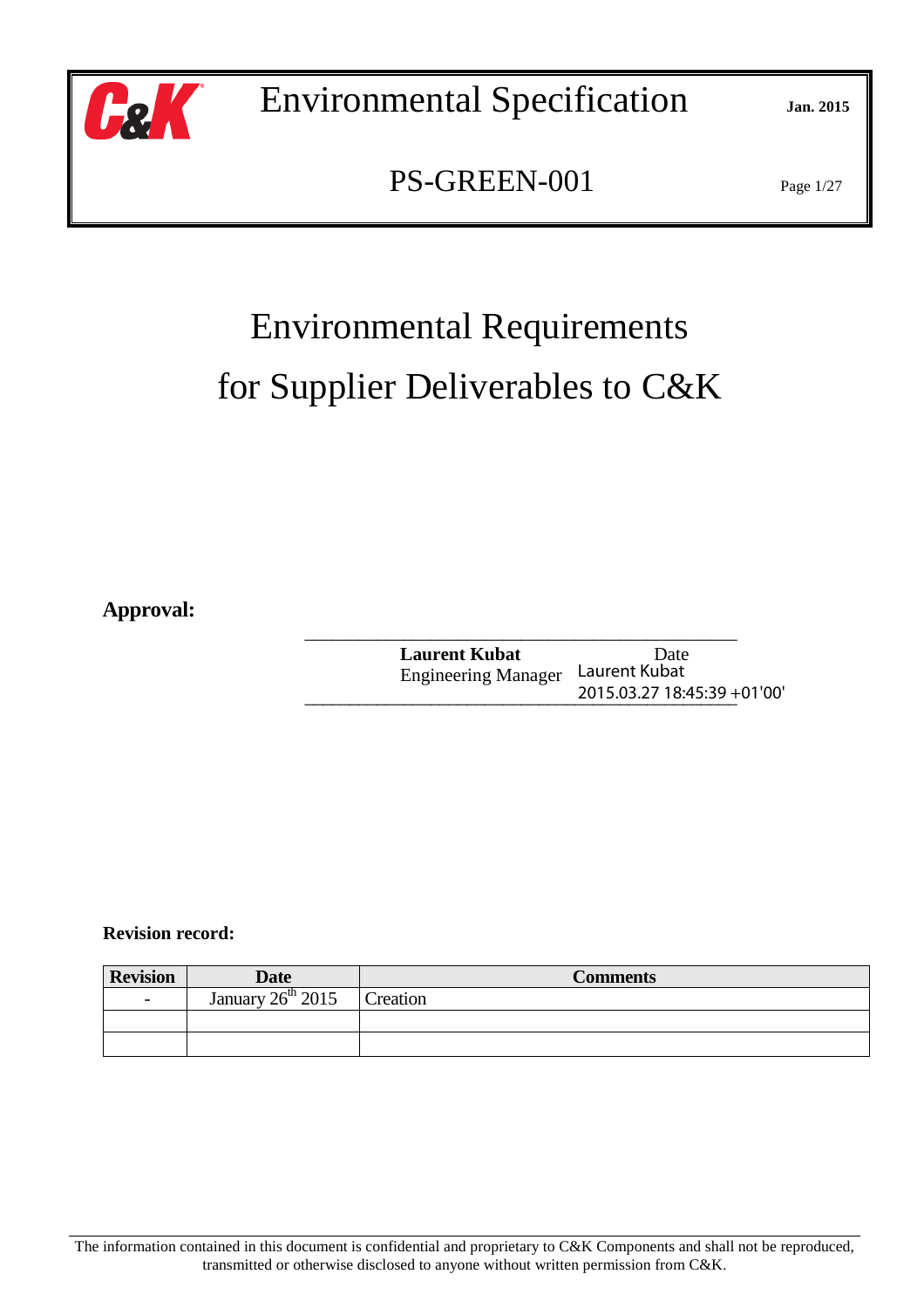

## PS-GREEN-001 Page 2/27

#### **Contents**

#### **Annexes:**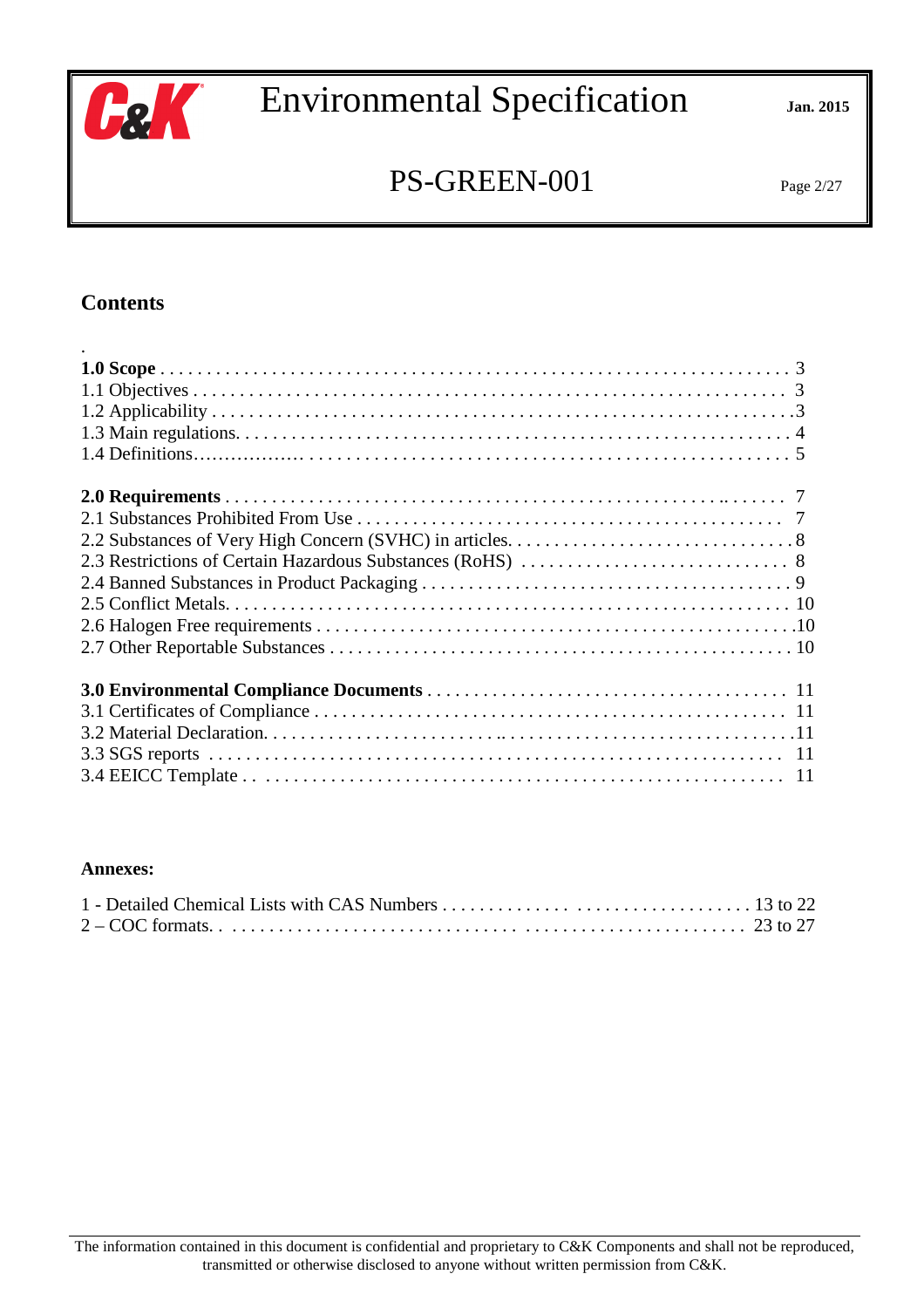

## PS-GREEN-001 Page 3/27

## **1.0 Scope**

#### **1.1 Objectives**

This C&K Engineering Specification (PS-GREEN-001) defines baseline environmental requirements for all deliverables supplied to C&K. It specifies prohibitions and restrictions on certain substances and materials used in products and manufacturing processes in order to fulfil the following targets:

- $\triangleright$  To comply with legal and regulatory requirements
- $\triangleright$  To prevent the banned substances from being used and supplied to C&K
- $\triangleright$  To minimize the environmental impacts of our products and processes

The document will be updated as necessary to reflect new and/or additional environmental regulatory requirements regarding content restrictions.

## **1.2 Applicability**

The supplier shall ensure that all deliverables supplied to C&K fully comply with the requirements of this document, it is the responsibility of all suppliers to assure compliance with the reporting requirements of PS-GREEN-001 for their own operations, for their subcontracted operations and for materials they procure for the manufacture of deliverables to C&K.

In the event of conflicting threshold limits amongst between PS-GREEN-001 and official regulations, the lowest limit value shall be used.

Any deviation from the requirements of PS-GREEN-001 must have prior written approval from C&K components' procurement representative.

In addition to PS-GREEN compliance the Supplier shall upon request provide information on the material composition. The information provided shall include details regarding the substance name, CAS number and amount of substance present, by weight and percent weight in each homogeneous material.

Any change in material content of an approved part has to be reported in written form to C&K Components, indicating new limit level of material concerned, the reason for change and the date of change.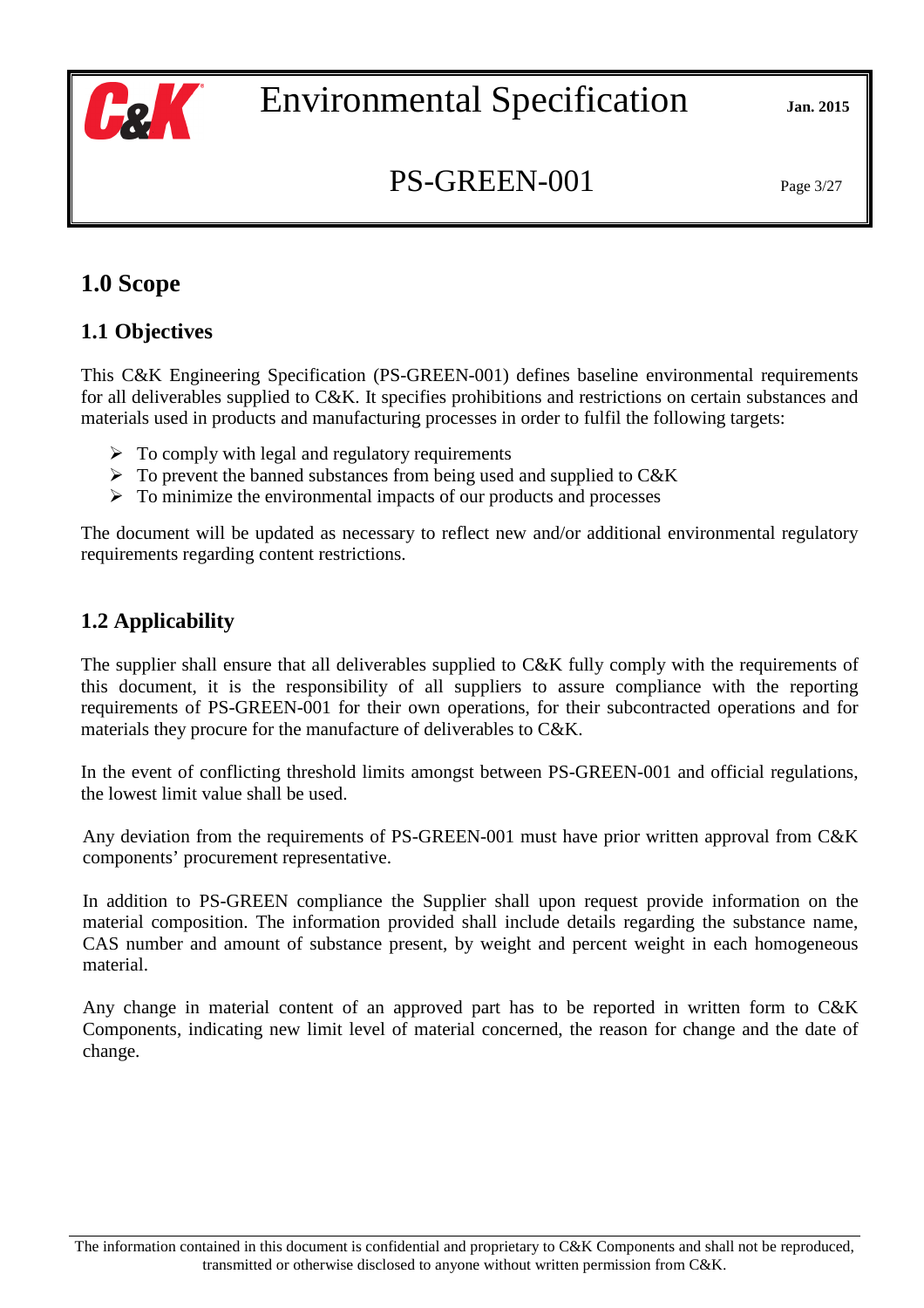

## $PS-GREEN-001$  Page 4/27

#### **1.3 Main regulations**

**RoHS (EU Directive 2002/95/EC & EU Directive 2011/65/EU-ROHS recast) – The Restriction on** Hazardous Substances ("RoHS") Directive restricts the use of certain substances (Cd, CrVI, Pb, Hg, PBB, PBDE) in electrical and electronic equipment. From 1 July 2006 a Producer (as defined in the Regulations) may not place on the market new electronic equipment which contains any regulated material substance under RoHS in amounts exceeding the established maximum concentration value.

**Regulation on substances that deplete the ozone layer (Directive 2002/95/EC) – This Regulation** lays down rules on the production, import, export, placing on the market, use, recovery, recycling, reclamation and destruction of substances that deplete the ozone layer, on the reporting of information related to those substances and on the import, export, placing on the market and use of products and equipment containing or relying on those substances.

**REACH (Regulation (EC) No 1907/2006** a**mending Directive 1999/45/EC) --** This Directive concerns the Registration, Evaluation, Authorization and Restriction of Chemicals ("REACH"). The purpose of REACH is to ensure a high level of protection of human health and the environment, including alternative methods for assessment of the hazards of substances. The list of SVHC's is updated on a regular basis under Article 33(1) of the REACH Regulation (EC) N0 1907/2006. Manufacturers and importers of articles (products) may be subject to reporting and / or registration requirements if any SVHCs exceeding 0.1% by weight are present in their products.

**Annexe XIV:** List of substances subject to authorisation

**Article 67 - Annexe XVII:** Restrictions on the manufacture, placing on the market and use of certain dangerous substances, preparations and articles. The substance restrictions are detailed in Annex XVII of the REACH Regulation.

#### **China RoHS**

Substances and limit values affected by the China RoHS which came into force on 1 March 2007 are identical with those in the EU RoHS. But in contrast to the EU RoHS, there are no exceptions to the rules.

#### **Global Automotive Declarable Substance List (GADSL)**

The intent of GADSL is to become the global standard list for declaration of parts composition within the automotive industry. It provides a definitive list of substances requiring declaration in specific uses with the target to minimize individual requirements and ensure cost-effective management of declaration practice along the complex supply chain.

#### **Joint Industry Guide (JIG)**

This Guide applies to products that are supplied to manufacturers of electrotechnical products for incorporation (into their products). This Guide represents industry-wide consensus on the relevant materials and substances that shall be disclosed by suppliers when those materials and substances are present in products that are incorporated into electrotechnical products.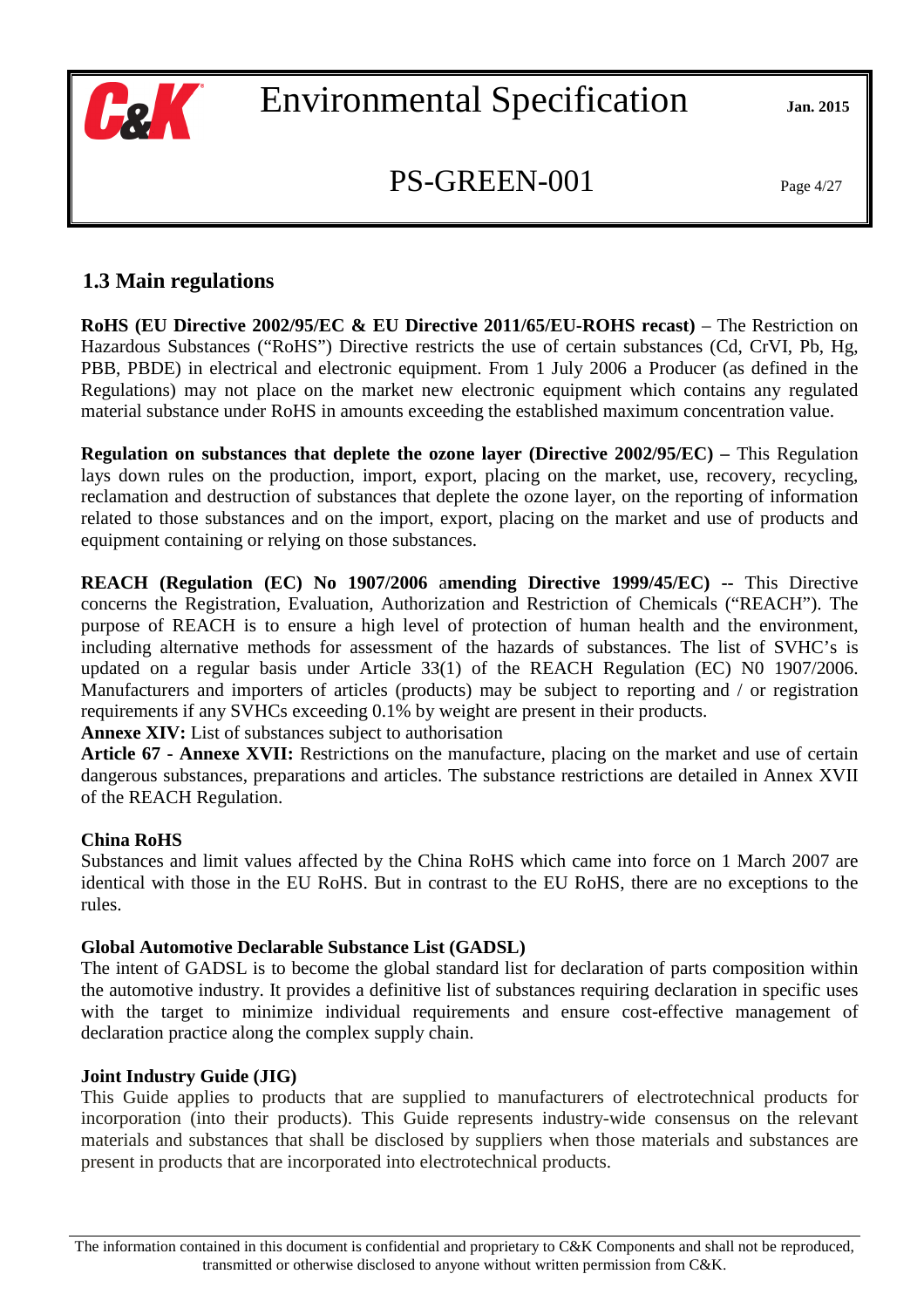

## $PS-GREEN-001$  Page 5/27

### **1.4 Definitions**

**Deliverable(s)** is any tangible item(s) delivered by or for a Supplier to C&K in accordance with a purchase contract or other agreement with C&K. Deliverables include, but are not limited to, components, materials, parts and products.

#### **Product contents:**



- **Products** are standing alone, final assemblies. Sub-assemblies and components may be products themselves, or they may be used in higher-level assemblies that are products.
- **Sub-assemblies** are assembled units that are combined with other components or subassemblies to create finished products.
- **Components** are parts of a sub-assembly or product that are fabricated from material(s) or purchased from suppliers that fabricate them from materials. Components may also result from the combination of other components, materials, substances and/or compounds. (Ex: Plated, lubricated terminals).
- **Materials** are the items of which something is composed or can be made. Components may actually consist of several materials. A material may also be a coating that is applied during the construction of the product.

For example, in terminals plated with both a nickel and a tin layer, the base metal (copper alloy) and each plating layer is considered as homogeneous material and therefore shall be considered separately.

A material is made up of one or more substances (e.g., copper alloy is a material, which in turn is made up of a number of defined substances, copper, nickel, silver, etc.).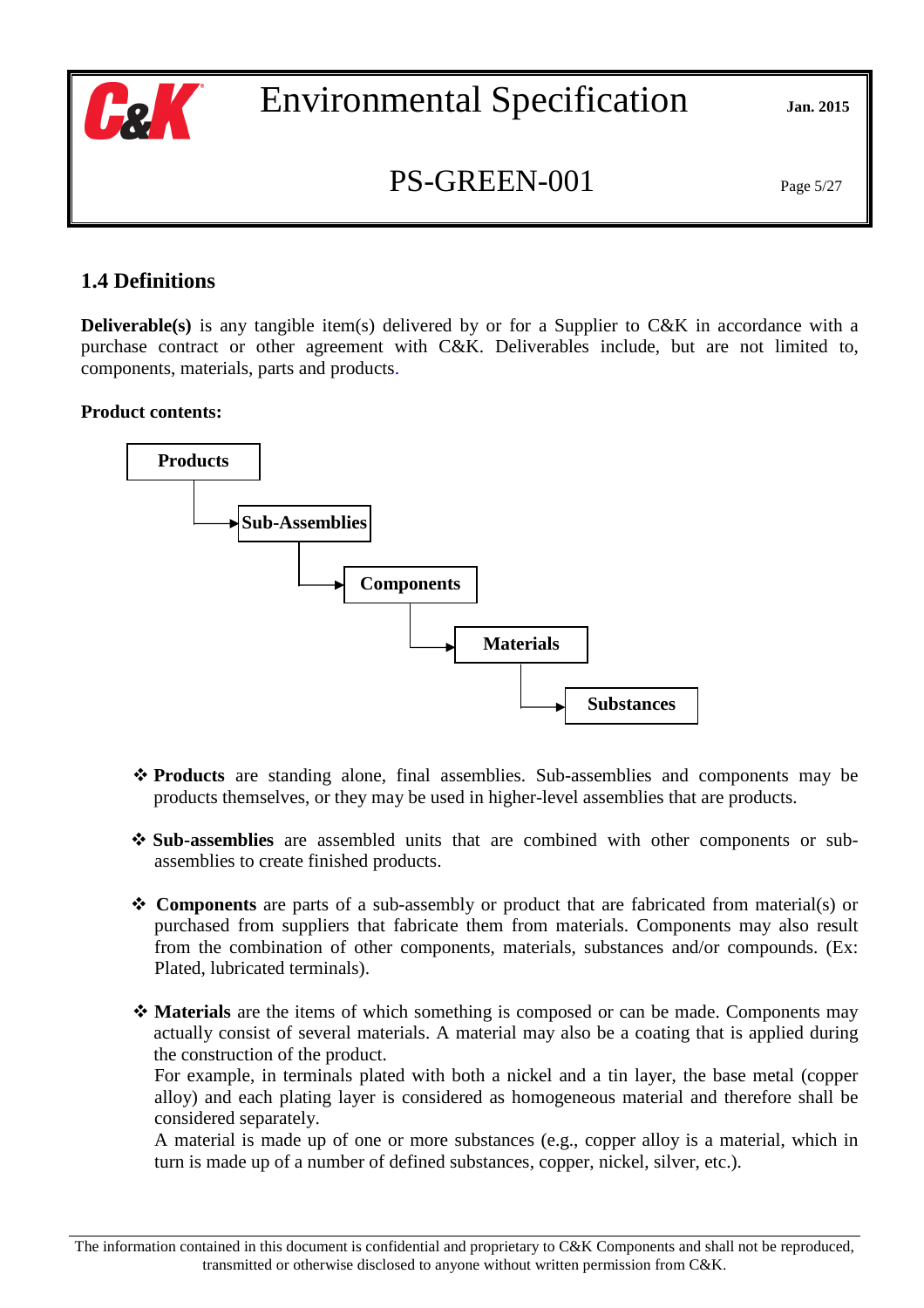

## $PS-GREEN-001$  Page 6/27

- **Substances** are chemical elements and their compounds as they occur in the natural state or as produced by industry.

Registry Numbers (RN) of the Chemical Abstracts System of the American Chemical Society ("CAS" numbers) and/or European Chemical ("EC" numbers) are attributed to all chemical elements and most of their compounds and should be used for their identification.

A collection of Substances that are chemically similar is a Substance group, for example lead compounds.

**Banned Substances** are **prohibited substances** where the maximum concentration value is 0 weight percent or 0 ppm. No detectable level of a banned substance is permitted in a homogeneous material.

**Declarable substances:** For Substances that are not currently prohibited substances, there may still be a legal, industry, or customer requirement to report the weight percent or PPM level when it is above a threshold. These substances are classified as declarable substances, and are either included in legal requirements (for example, the REACH legislation), or may be included in future restrictions as prohibited substances.

**Full Material Disclosure (FMD)** contains the specific chemical substances that are intentionally used in the composition of the product or component. The FMD details the list of substances at the level of each homogeneous material.

**Homogeneous Materials** are materials that are of uniform composition throughout and that cannot be mechanically disjointed into different materials.

Examples of homogeneous materials are individual types of plastics, ceramics, glass, metals, alloys, resins and coatings. Mechanically disjointed means that the materials can, in principle, be separated by mechanical actions such as unscrewing, cutting, crushing, grinding, and abrasive processes.

**Impurities or trace substances** are substances that exist in natural materials or substances generated in the process of producing a material.

**Intentionally-added substances** are substances that are deliberately used in the formulation or fabrication of a product, sub-assembly, component, or material to provide specific characteristics, appearance, or quality.

**Lead (Pb)-Free** is a good that does not contain lead (Pb) above the material limit specified by ROHS.

**PPM** means parts per million, unit of measurement for weight percentage. 1 PPM = 1 mg/kg = 0.0001 % by weight. The parts per million thresholds listed in this specification refer to the weight of the homogeneous material in a specific part, not the weight of the material in an entire system.

**Threshold level** is the concentration level, which defines the limit at or above which the presence of a substance in homogeneous materials in a product or subpart is not allowed.

The information contained in this document is confidential and proprietary to C&K Components and shall not be reproduced, transmitted or otherwise disclosed to anyone without written permission from C&K.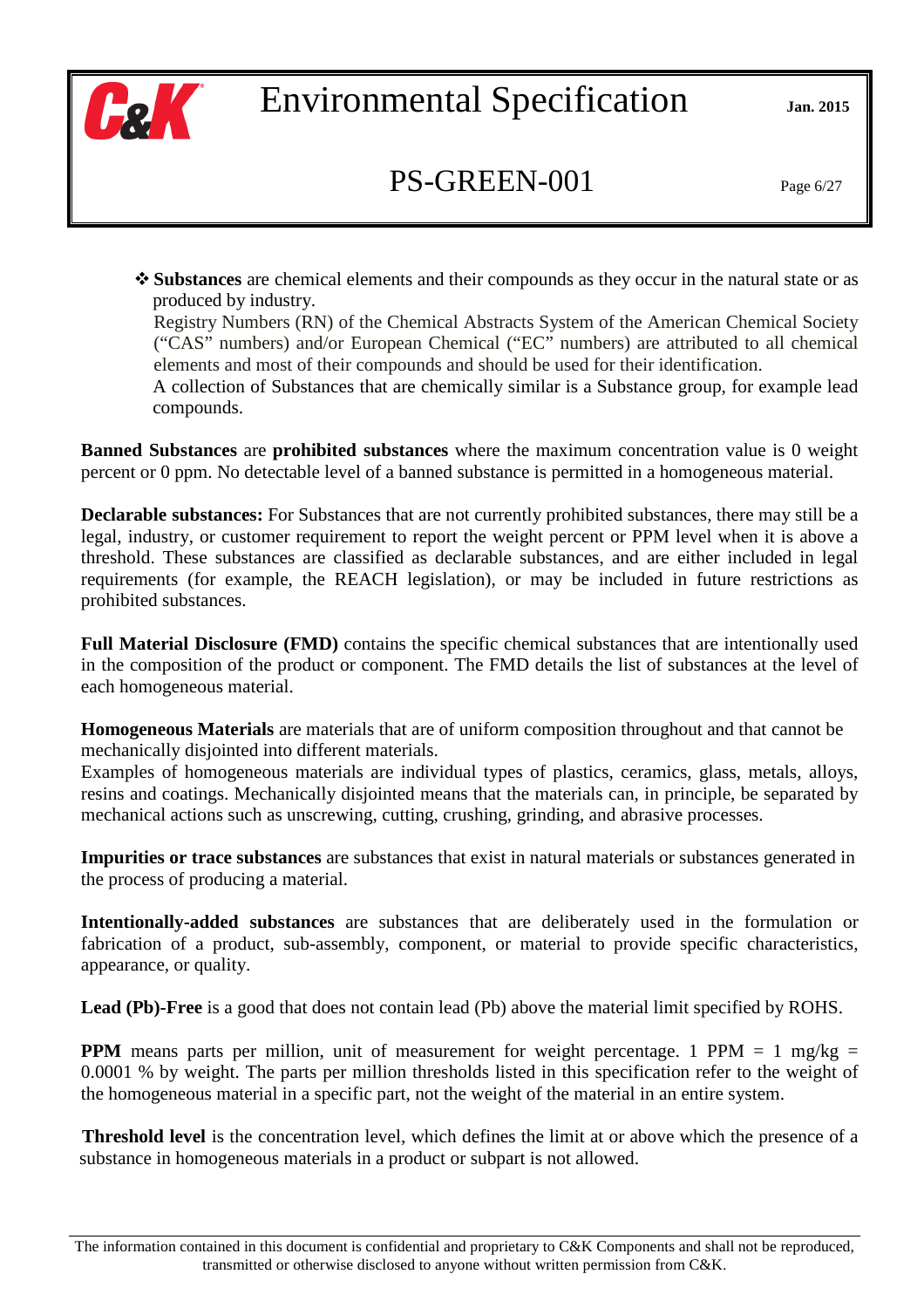

## PS-GREEN-001 Page 7/27

## **2. Requirements**

### **2.1 Substances Prohibited From Use**

Table 1, "Substances Prohibited from Use" lists restrictions for categories of substances which must not be contained in deliverables supplied to C&K Components.

Supplier may not use the listed substances as described in the "Details of Restriction" section of table 1. Expanded listings of relevant substances in each of the categories are available in annex 1.

| Table 1. Substances Prohibited From Use (REACH art 67 – Annex 17 & other legislations)                                                                                                                                             |                                                                                                                          |                                      |
|------------------------------------------------------------------------------------------------------------------------------------------------------------------------------------------------------------------------------------|--------------------------------------------------------------------------------------------------------------------------|--------------------------------------|
| <b>Chemical Substance Category</b>                                                                                                                                                                                                 | <b>Details of Restriction</b>                                                                                            | CAS#                                 |
| <b>Arsenic / Arsenic Compounds</b>                                                                                                                                                                                                 | Must not be used.                                                                                                        | See annex 1-U                        |
| <b>Asbestos</b>                                                                                                                                                                                                                    | No intentionally added content                                                                                           | See annex 1-A                        |
| <b>Azo colorants</b>                                                                                                                                                                                                               | Not permitted in parts which may come into<br>direct and prolonged contact with skin                                     | See annex 1-B                        |
| <b>Benzene</b>                                                                                                                                                                                                                     | $< 0.1\%$ w/w                                                                                                            | $71-43-2$                            |
| <b>Bisphenol A (BPA)</b>                                                                                                                                                                                                           | No intentionally added content                                                                                           | $80 - 05 - 7$                        |
| <b>Brominated Flame Retardants</b> (other than PBBs or<br>PBDEs)                                                                                                                                                                   | $< 0.1\%$ w/w                                                                                                            | See annex 1-X                        |
| <b>Chlorinated Solvents</b>                                                                                                                                                                                                        | $< 0.1\%$ w/w                                                                                                            | See annex 1-C                        |
| <b>Dimethyl fumarate</b>                                                                                                                                                                                                           | No intentionally added content                                                                                           | 624-49-7                             |
| Formaldehyde                                                                                                                                                                                                                       | No intentionally added content                                                                                           | $50-00-0$                            |
| <b>Halogenated aromatic substances</b>                                                                                                                                                                                             | Banned from use above<br>50<br>ppm<br>for<br>polyhalogenated aromatic<br>substances<br>in<br>materials of the component. | See annex 1-D                        |
| <b>Halogenated diphenyl methanes</b>                                                                                                                                                                                               | No content permitted                                                                                                     | See annex 1-E                        |
| <b>Hexachloroethane</b>                                                                                                                                                                                                            | Banned in manufacturing or processing of<br>nonferrous metals                                                            | See annex 1-F                        |
| <b>Nickel</b> and compounds                                                                                                                                                                                                        | Must not be used in applications with direct<br>and prolonged skin contact                                               | See annex 1-G                        |
| <b>Nonylphenol (NP) and Nonylphenol Ethoxylates (NPE)</b>                                                                                                                                                                          | Must not be used.                                                                                                        | 25154-52-3, 84852-15-3,<br>9016-45-9 |
| <b>Organic tin compounds</b> (Di- and triorganic tins)<br>• Dibutyltin (DBT) compounds<br>• Dioctyltin (DOT) compounds<br>• Tributyltin (TBT) compounds<br>• Tributyltin Oxide (TBTO) compounds<br>• Triphenyl Tin (TPT) compounds | 0.1 % by weight of tin in a material                                                                                     | See annexes 1-M & 1-Y                |
| <b>Ozone-Depleting Substances (ODS) (CFCs, Halons,</b><br>Carbon tetrachloride, 1,1,1 trichloroethane, HCFCs,<br>HBFCs, Methyl bromide, Bromochloromethane) &<br><b>Greenhouse Gases (PFCs, SF6, HFCs)</b>                         | Banned in deliverables and deliverables may<br>not be manufactured with these substances.                                | See annex 1-H                        |
| <b>Polycyclic Aromatic Hydrocarbons (PAHs)</b>                                                                                                                                                                                     | Sum of all PAHs in contact with skin: 0.02% if<br>short duration skin contact 0.001% if long<br>duration skin contact    | See annex 1-CC                       |
| Pentachlorophenol (PCP), PCP salts and compounds                                                                                                                                                                                   | $< 0.1\%$ w/w                                                                                                            | 87-86-5                              |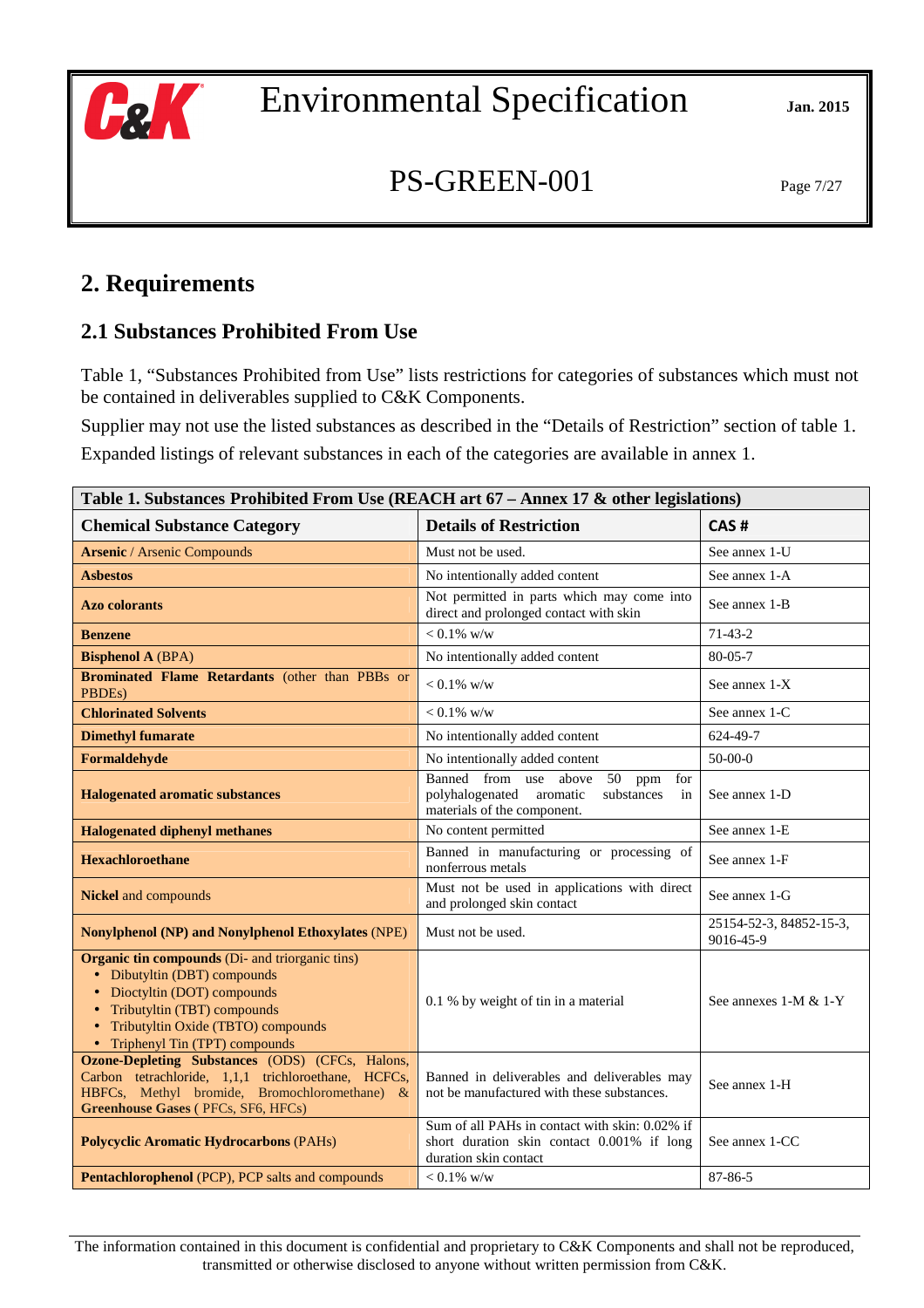

## PS-GREEN-001 Page 8/27

| <b>Perfluorocarbons</b> (PFCs)                                                                                                                                                                                                 | Must not be contained in products as a gas      | See annex 1-I                                                                                                        |
|--------------------------------------------------------------------------------------------------------------------------------------------------------------------------------------------------------------------------------|-------------------------------------------------|----------------------------------------------------------------------------------------------------------------------|
| sulfonates<br>(PFOS)<br><b>Perfluorooctane</b><br>salts.<br>and<br>$CsF_{17}SO_2X$ (X=OH, metal salt, halide, amide and other<br>derivatives including polymers), or Compounds that<br>contain CsF17SO2, CsF17SO3 or CsF17SO2N | $< 0.1\%$ w/w                                   | Refer to the EU Directive<br>2006/122/EC for<br>more<br>details<br>these<br>on<br>requirements<br>and<br>exemptions. |
| <b>Phthalates</b>                                                                                                                                                                                                              | $< 0.1\%$ w/w                                   | See annex 1-Z                                                                                                        |
| Polychlorinated and polybrominated dioxins and<br>furans                                                                                                                                                                       | Must not be used.                               |                                                                                                                      |
| <b>Polychlorinated biphenyls (PCBs)</b>                                                                                                                                                                                        | Must not be used.                               | See annex 1-J                                                                                                        |
| <b>Polychlorinated terphenyls (PCTs)</b>                                                                                                                                                                                       | Must not be used.                               | 61788-33-8                                                                                                           |
| <b>Polychlorinated naphthalenes</b> (PCNs) (more than 3<br>chlorine atoms)                                                                                                                                                     | No intentionally added content                  | See annex 1-K                                                                                                        |
| <b>Radioactive substances</b>                                                                                                                                                                                                  | No intentionally added content                  | See annex 1-BB                                                                                                       |
| <b>Short-chained Chlorinated Paraffins (SCCPs)</b>                                                                                                                                                                             | No intentionally added content<br>See annex 1-L |                                                                                                                      |

#### **2.2 Substances of Very High Concern (SVHC) in articles**

REACH Article 33 requires all suppliers to inform their customers if the article they supply contains any of the substances in the Candidate List at or above 0.1% weight by weight (w/w) concentration and report the name and CAS number of the SVHC candidate and the quantity on the Product Content Declaration for the deliverable.

The European Chemicals Agency will increase the number of substances on the Candidate List every six months. C&K Components requires its suppliers to stay abreast of all changes to the EU REACH Regulation and adapt their compliance systems accordingly.

| <b>Table 2. Substances of Very High Concern</b>                                                   |                                                             |  |  |
|---------------------------------------------------------------------------------------------------|-------------------------------------------------------------|--|--|
| -#                                                                                                | <b>SVHC Published Date</b><br><b>Substance Name</b><br>CAS# |  |  |
| The current candidate list of REACH SVHC as published by the European Chemicals Agency is located |                                                             |  |  |
| at: Http://echa.europa.eu/chem_data/candidate_list_table_en.asp.                                  |                                                             |  |  |

#### **2.3 Restrictions of Certain Hazardous Substances (ROHS)**

The ROHS substance restrictions apply to every individual homogenous material in the part.

If the Supplier determines that substances in table 3 are present above their respective specified thresholds then the absolute weight in grams of the substance (e.g., cadmium) present in the deliverable shall be reported to C&K.

The information contained in this document is confidential and proprietary to C&K Components and shall not be reproduced, transmitted or otherwise disclosed to anyone without written permission from C&K.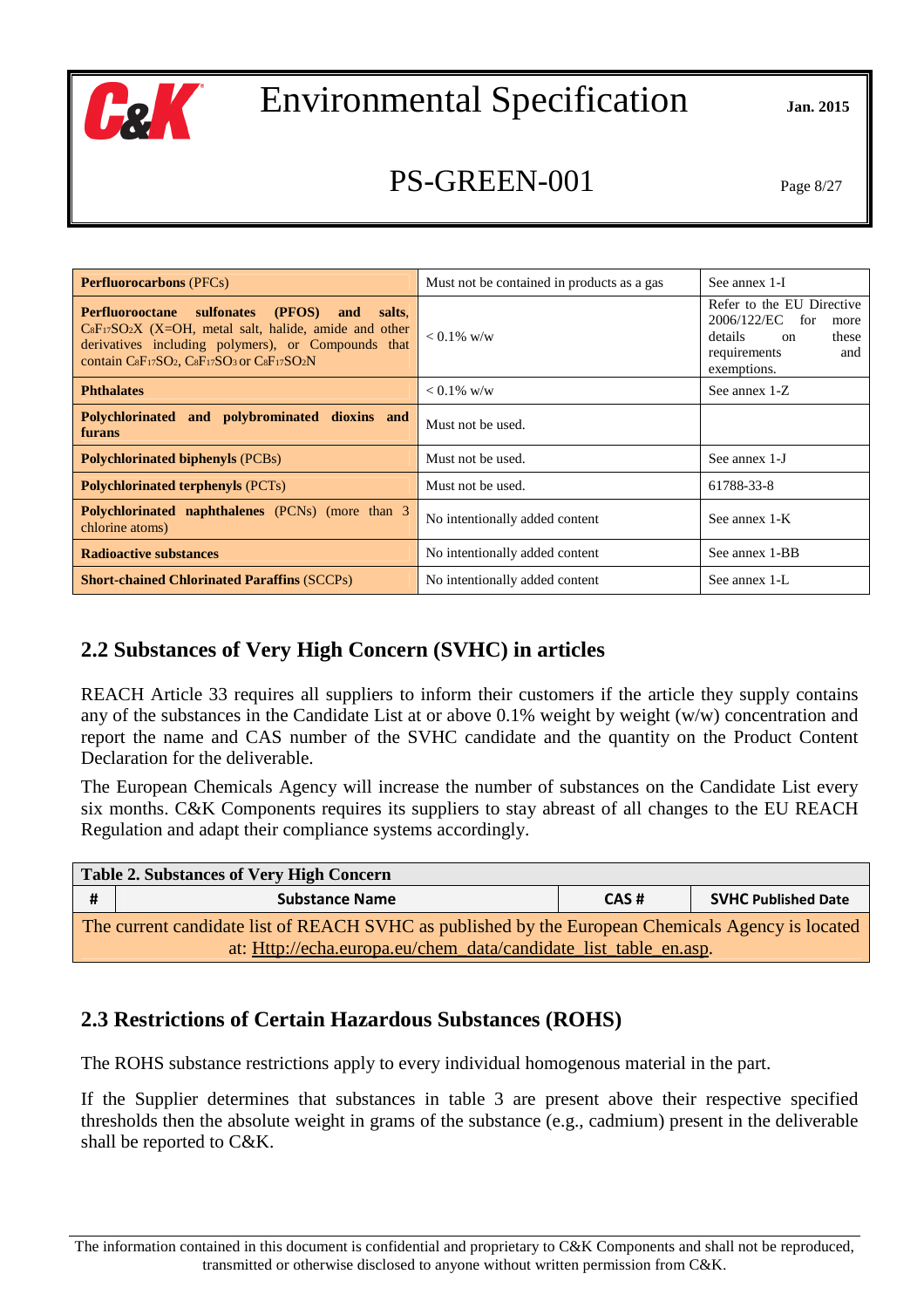

## PS-GREEN-001 Page 9/27

| Table 3. Restrictions on RoHS Substances (Directive 2011/65/EU)                                    |                      |                                                                                                                                                                                     |
|----------------------------------------------------------------------------------------------------|----------------------|-------------------------------------------------------------------------------------------------------------------------------------------------------------------------------------|
| <b>Chemical / Substance Category</b>                                                               | $CAS \#$             | <b>Details of Restriction</b>                                                                                                                                                       |
| <b>Cadmium (Cd) / Cadmium Compounds</b>                                                            | See annex 1-N        | Prohibited in concentration above 100ppm or<br>0.01% by weight in homogeneous materials.<br>All cadmium use in plating or in a surface<br>coating containing cadmium is prohibited. |
| <b>Hexavalent Chromium</b> $(\text{Cr}^{6+})$ / Hexavalent<br><b>Chromium Compounds</b>            | See annex $1-\Omega$ |                                                                                                                                                                                     |
| <b>Lead (Pb)</b> / Lead Compounds                                                                  | See annex 1-P        |                                                                                                                                                                                     |
| <b>Mercury (Hg)</b> / Mercury compounds                                                            | See annex 1-O        | Prohibited in concentration above 1000ppm or                                                                                                                                        |
| <b>Polybrominated Biphenyls (PBBs)</b>                                                             | See annex 1-R        | 0,1% by weight in homogeneous materials.                                                                                                                                            |
| Polybrominated Diphenyl ethers (PBDEs);<br>also known as Polybrominated Biphenyl ethers<br>(PBBEs) | See annex 1-S        |                                                                                                                                                                                     |

#### **2.4 Banned substances in Product Packaging**

The EU Directive on Packaging and Packaging Waste (94/62/EC) restricts the presence of certain heavy metals in packaging (Mercury, (Hg), Lead, (Pb), Chromium (Cr6+) and Cadmium (Cd). The supplier shall provide information and data to show the total of these metals does not exceed 100 ppm for the whole package.

REACH Article 33 requires all suppliers to inform their customers if the article they supply contains any of the substances in the Candidate List in concentrations  $> 0.1\%$  w/w of the article.

Moreover C&K Components requires suppliers to declare the following restricted substances (REACH art 67) which can be present in packaging articles.

| <b>Table 4. Banned Substances in Product Packaging</b>                             |                                                                                                                                                                |                                         |
|------------------------------------------------------------------------------------|----------------------------------------------------------------------------------------------------------------------------------------------------------------|-----------------------------------------|
| <b>Substance</b>                                                                   | <b>Details of Restriction</b>                                                                                                                                  | <b>Reference</b>                        |
| Cadmium,<br>Mercury,<br>Lead,<br><b>Chromium VI</b>                                | For packaging, the sum of the concentrations of the listed<br>substances on component level may not exceed 100 ppm.                                            | 94/62/EEC                               |
| <b>Arsenic compounds</b>                                                           | No content permitted                                                                                                                                           | REACH article 67                        |
| Formaldehyde                                                                       | No content permitted                                                                                                                                           | REACH article 67                        |
| <b>Dimethyl Fumarate</b>                                                           | No content permitted                                                                                                                                           | REACH article 67                        |
| <b>Polyvinyl chloride</b> (PVC) and PVC copolymers                                 | No content permitted                                                                                                                                           | Other legislation                       |
| (SVHC<br>very high concern<br>Substances of<br>substances of the "candidate list") | All SVHC substances with a weight-by –weight $(w/w)$<br>concentration exceeding 0.1 must be avoided as far as<br>possible and C&K must be informed accordingly | <b>REACH</b> regulation<br>1907/2006/EC |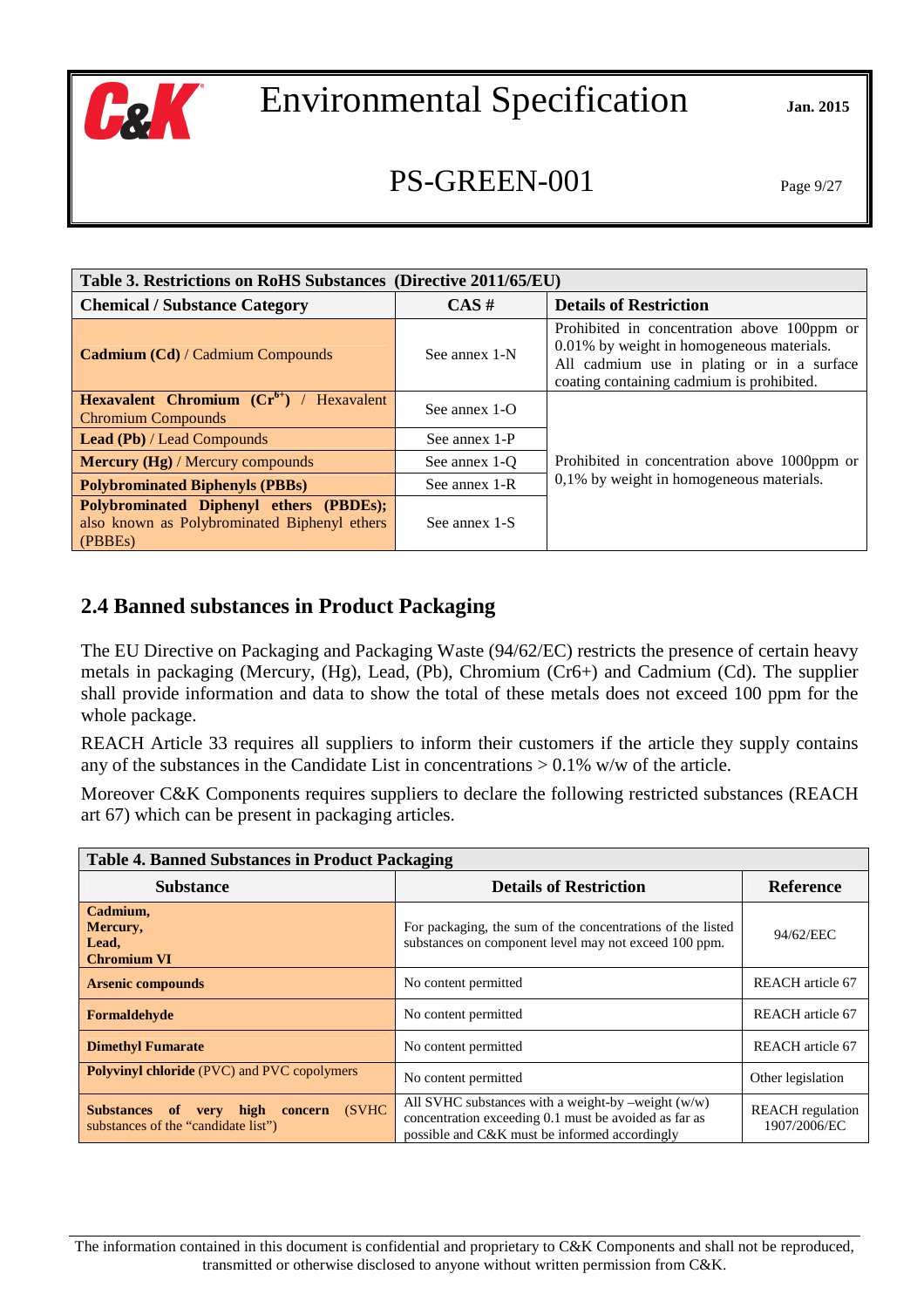

## PS-GREEN-001 Page 10/27

## **2.5 Conflict Metals (Au, Ta, W & Sn)**

An area of recent and current industry focus is mining of minerals in areas identified as conflict regions of the world that directly or indirectly finance or benefit armed groups. These conflict regions include the Democratic Republic of Congo (DRC) and Central Africa.

Metals that have been identified of interest from these regions include gold (Au) 7440-57-5, tantalum (Ta) 7440-25-7, tungsten (W) 7440-33-7 and tin (Sn) 7440-31-5. These metals that are mined in conflict areas are termed "Conflict Metals".

As required by the Conflict Minerals provisions of the Dodd-Frank Wall Street Reform and Consumer Protection Act, HR 4173, Section 1502 (« Conflict Minerals Act ») signed into law on July 21<sup>st</sup> 2010, Suppliers must take all necessary and appropriate actions to ensure that they products do not contain "Conflict Metals".

### **2.6 Halogen Free requirements**

In certain markets the use of bromine (Br) and chlorine (Cl) must be limited.

All homogeneous materials within a component or product must meet the criteria in Table 6 in order to be classified as halogen-free.

C&K requires suppliers to declare if any substances listed in table 6 are present in an article at or above the threshold limit.

| <b>Table 6. Halogen Free requirements</b>                                                                                         |                                                                                                           |  |
|-----------------------------------------------------------------------------------------------------------------------------------|-----------------------------------------------------------------------------------------------------------|--|
| <b>Chemical / Substance Category</b><br><b>Details of Restriction</b>                                                             |                                                                                                           |  |
| <b>Bromine</b> (Br)                                                                                                               | Prohibited in concentration equal to or greater than 900 ppm by weight in<br>substances and preparations. |  |
| Prohibited in concentration equal to or greater than 900 ppm by weight in<br><b>Chlorine (CI)</b><br>substances and preparations. |                                                                                                           |  |
| <b>Bromine</b> $(Br)$ + Chlorine $(Cl)$                                                                                           | Addition of concentration of both substances must not exceed 1500 ppm.                                    |  |

#### **2.7 Other Reportable Substances**

Substances in Table 7 are included in standardized product content declarations for electronic products. These substances should be avoided wherever possible or at least reduced.

If the supplier determines that substances in table 7 are present in any part above their respective specified thresholds, then the absolute weight in grams of the substance present in each part supplied to C&K shall be reported to C&K.

The information contained in this document is confidential and proprietary to C&K Components and shall not be reproduced, transmitted or otherwise disclosed to anyone without written permission from C&K.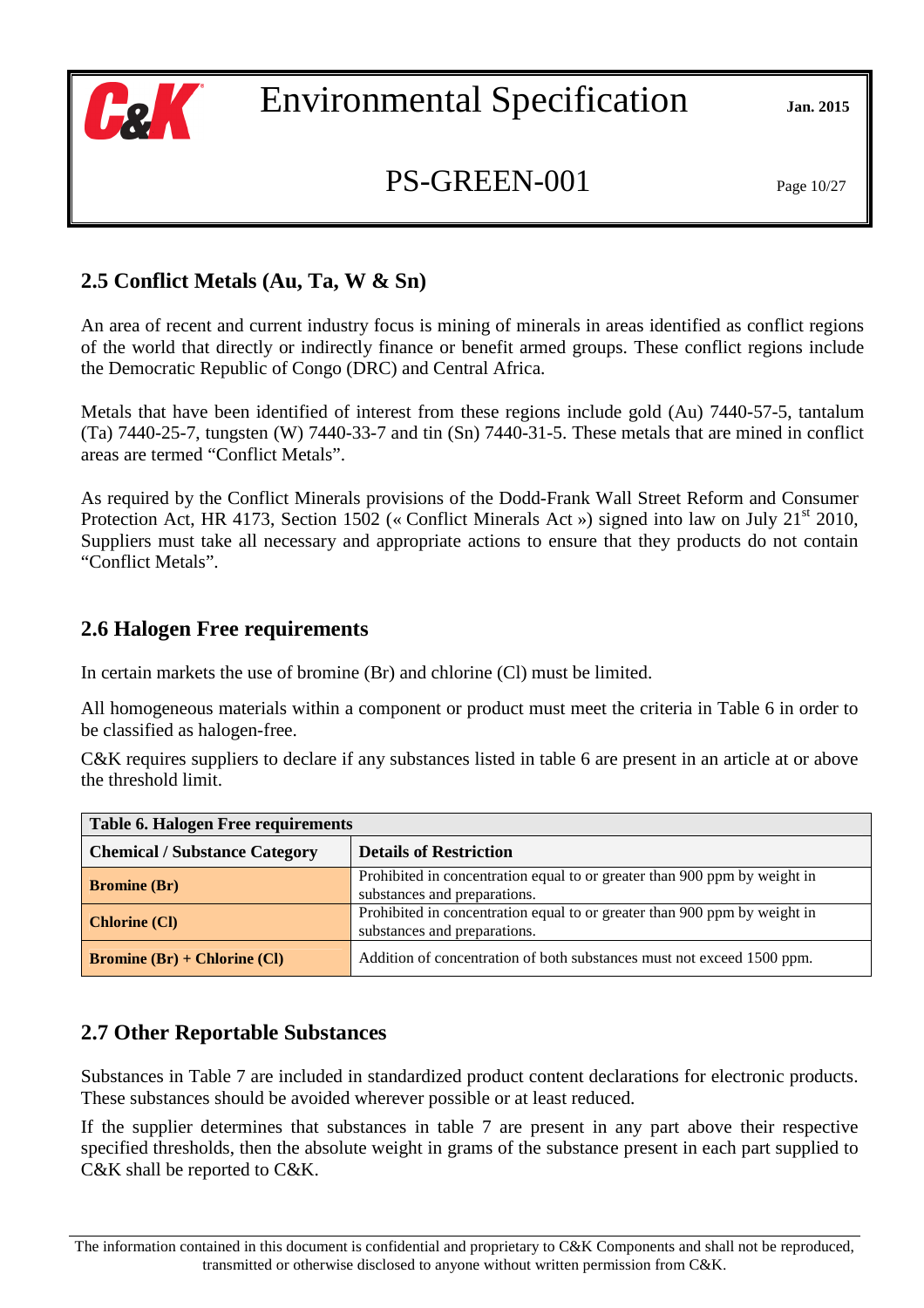

## $PS-GREEN-001$  Page 11/27

| <b>Table 7. Other Reportable Substances</b>        |                |                                                        |
|----------------------------------------------------|----------------|--------------------------------------------------------|
| <b>Reportable Substance</b>                        | $CAS \#$       | <b>Details of Restriction</b>                          |
| <b>Antimony / Antimony Compounds</b>               | $(Annex 1-T)$  | 1000 ppm $(0.1\%$ w/w)                                 |
| <b>Beryllium</b> / Beryllium Compounds             | $(Annex1-V)$   | 1000 ppm $(0.1\%$ w/w)                                 |
| <b>Bismuth</b> / Bismuth Compounds (also alloys)   | $(Annex 1-W)$  | 1000 ppm $(0.1\%$ w/w)                                 |
| <b>Polyvinyl chloride</b> (PVC) and PVC copolymers | $(Annex 1-AA)$ | 1000 ppm $(0.1\%$ w/w)<br>Banned in packaging material |
| <b>Selenium</b> / Selenium compounds               | $(Annex 1-DD)$ | 1000 ppm $(0.1\%$ w/w)                                 |

## **3.0 Environmental compliance documents**

Supplier must certify that parts comply with the requirements of this specification and shall upon request provide the following documents:

#### **1.1 Certificates of Compliance**

- C&K Environmental specification COC
- > ROHS COC
- $\triangleright$  REACH COC
- > Halogen Free COC

Standard Certificate Of Compliance formats are available in annex 2.

#### **1.2 Material Declaration**

The Material Declaration shall provide the complete material composition for each part and shall include details regarding the substance names, CAS numbers and amount of substances present, by weight and percent weight in each homogeneous material. It shall be submitted into our IMDS site.

We can accept this information in other format, including an IPC 1752-2 Class 5 or 6.

#### **1.3 SGS reports**

SGS is a multinational company which provides accredited laboratory analyses (for example: ROHS and/or HF analyses) to provide the necessary evidence for environmental regulatory compliance.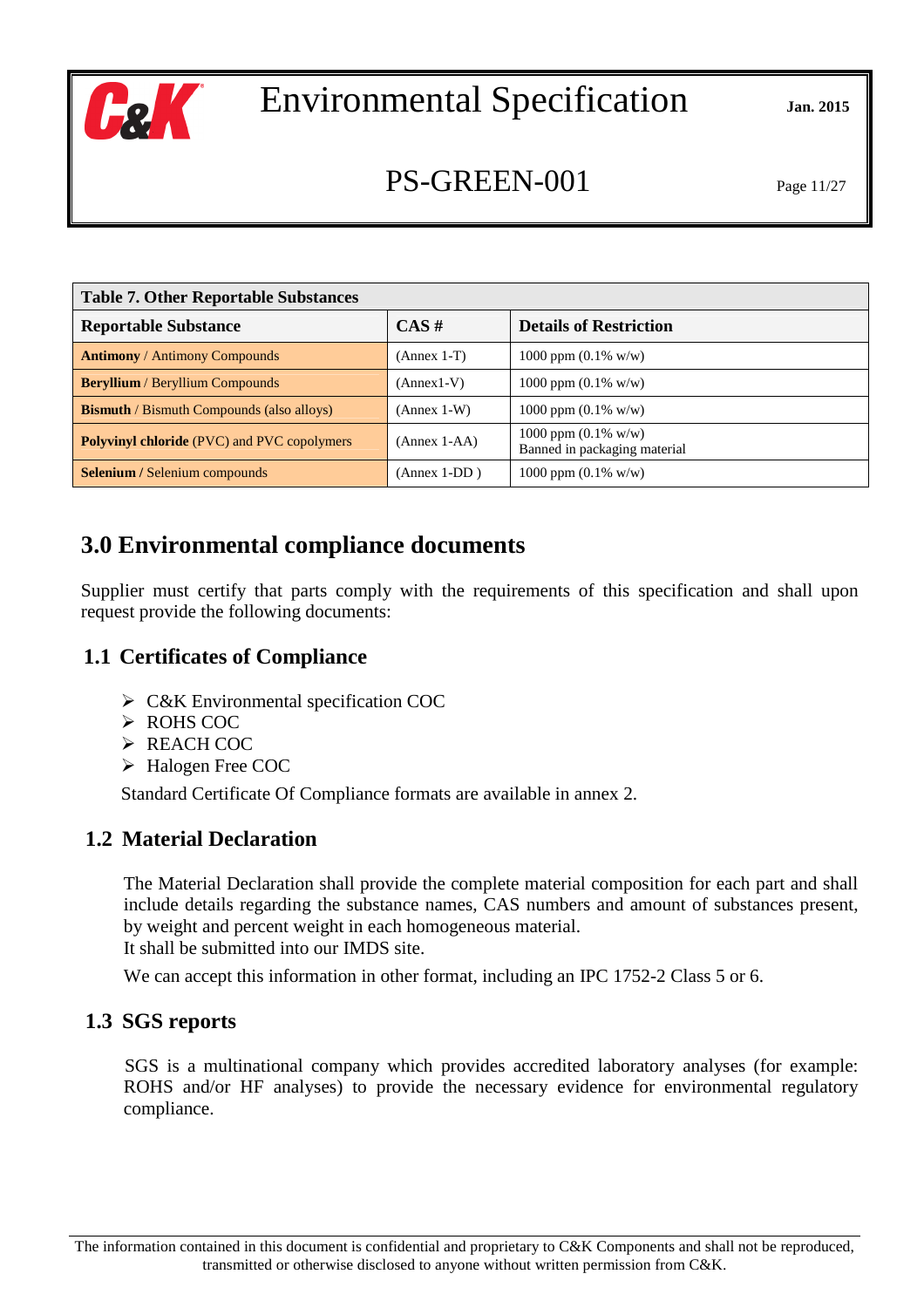

## PS-GREEN-001 Page 12/27

#### **1.4 EEICC Template**

The Conflict Minerals Reporting Template (created by EICC & GeSI for the collection of sourcing information related to "Conflict Metals") can be found at http://www.conflictfreesmelter.org

It shall be used to determine the sources of Tin and Gold in the raw materials or piece parts supplied to C&K Components.

Supplier need to:

- 1.Send the Conflict Minerals Reporting Template to their sub suppliers and down to the supply chain until information about the smelter is available
- 2.Collect all Conflict Minerals Reporting Templates received from sub-suppliers
- 3.Fill in the Conflict Minerals Reporting Template for products and send it over to C&K Components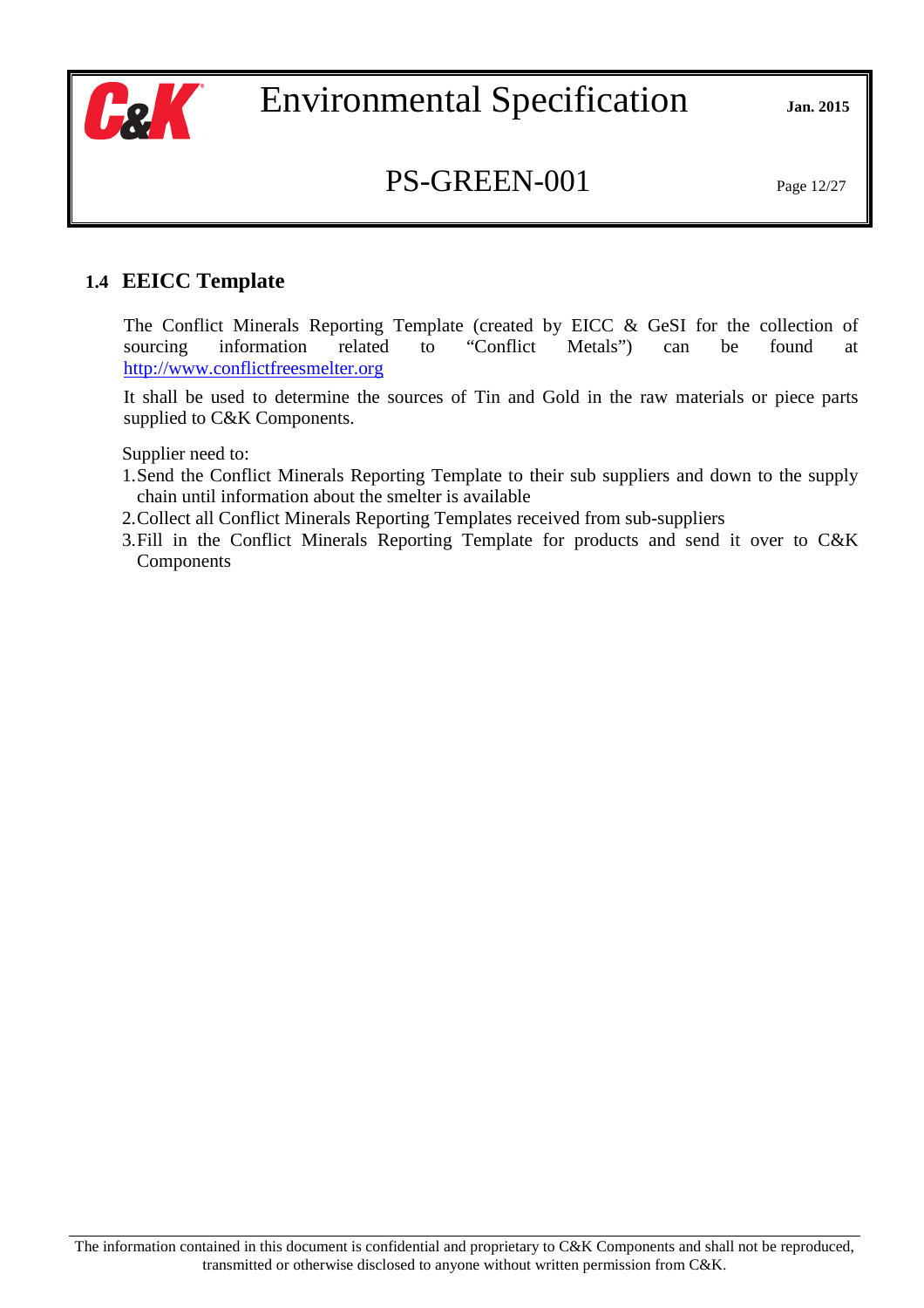

PS-GREEN-001 Page 13/27

### **ANNEX 1: Detailed Chemical Lists with CAS Numbers**

These lists are not comprehensive; they represent examples of chemicals with known CAS numbers.

| <b>Annex A. Asbestos</b> |                        |  |
|--------------------------|------------------------|--|
| Asbestos                 | 1332-21-4              |  |
| Actinolite               | 77536-66-4             |  |
| Amosite (Grunerite)      | 12172-73-5             |  |
| Anthophyllite            | 77536-67-5             |  |
| Chrysotile               | 12001-29-5             |  |
| Crocidolite              | 12001-28-4             |  |
| Tremolite                | 77536-68-6, 14567-73-8 |  |

| <b>Annex B. Azo colorants</b>                                                                                              |                           |  |  |
|----------------------------------------------------------------------------------------------------------------------------|---------------------------|--|--|
| Note: The EC azo dyes ban applies to 1.) certain azo colorants that by reductive cleavage of azo groups may release one of |                           |  |  |
| the following 22 aromatic amines and 2.) the Azodye compound listed in the second table of this annex                      |                           |  |  |
| List of regulated aromatic amines                                                                                          |                           |  |  |
| biphenyl-4-ylamine                                                                                                         | $92 - 67 - 1$             |  |  |
| benzidine                                                                                                                  | $92 - 87 - 5$             |  |  |
| 4-chloro-o-toluidine                                                                                                       | 95-69-2                   |  |  |
| 2-naphthylamine                                                                                                            | 91-59-8                   |  |  |
| o-aminoazotoluene                                                                                                          | $97 - 56 - 3$             |  |  |
| 5-nitro-o-toluidine                                                                                                        | 99-55-8                   |  |  |
| 4-chloroaniline                                                                                                            | 106-47-8                  |  |  |
| 4-methoxy-m-phenylenediamine                                                                                               | 615-05-4                  |  |  |
| 4,4'-methylenedianiline                                                                                                    | 101-77-9                  |  |  |
| 3,3'-dichlorobenzidine                                                                                                     | 91-94-1                   |  |  |
| 3,3'-dimethoxybenzidine                                                                                                    | 119-90-4                  |  |  |
| 3,3'-dimethylbenzidine                                                                                                     | 119-93-7                  |  |  |
| 4,4'-methylenedi-o-toluidine                                                                                               | 838-88-0                  |  |  |
| 6-methoxy-m-toluidine                                                                                                      | $120 - 71 - 8$            |  |  |
| 4,4'-methylene-bis(2-chloroaniline)                                                                                        | $101 - 14 - 4$            |  |  |
| 4,4'-oxydianiline                                                                                                          | $101 - 80 - 4$            |  |  |
| 4,4'-thiodianiline                                                                                                         | 139-65-1                  |  |  |
| o-toluidine                                                                                                                | 95-53-4                   |  |  |
| 4-methyl-m-phenylenediamine                                                                                                | 95-80-7                   |  |  |
| 2,4,5-trimethylaniline                                                                                                     | 137-17-7                  |  |  |
| o-anisidine                                                                                                                | $90 - 04 - 0$             |  |  |
| 4-amino azobenzene                                                                                                         | $60 - 09 - 3$             |  |  |
| List of regulated azodyes                                                                                                  |                           |  |  |
| A mixture of: disodium (6- (4- anisidino) -3- sulfonato -2- (3,5-                                                          |                           |  |  |
| dinitro-2-oxidopheny-lazo) -1-naphtholato) (1- (5-chloro -2-                                                               |                           |  |  |
| oxidophenylazo)-2-naphtholato) chromate (1-); tridosium bis (6-                                                            | Component 1 - 118685-33-9 |  |  |
| (4-anisidino) -3-sulfonato -2- (3,5- dinitro-2- oxidopheny-lazo) -1-                                                       |                           |  |  |
| naphtholato)chromate(1-)                                                                                                   |                           |  |  |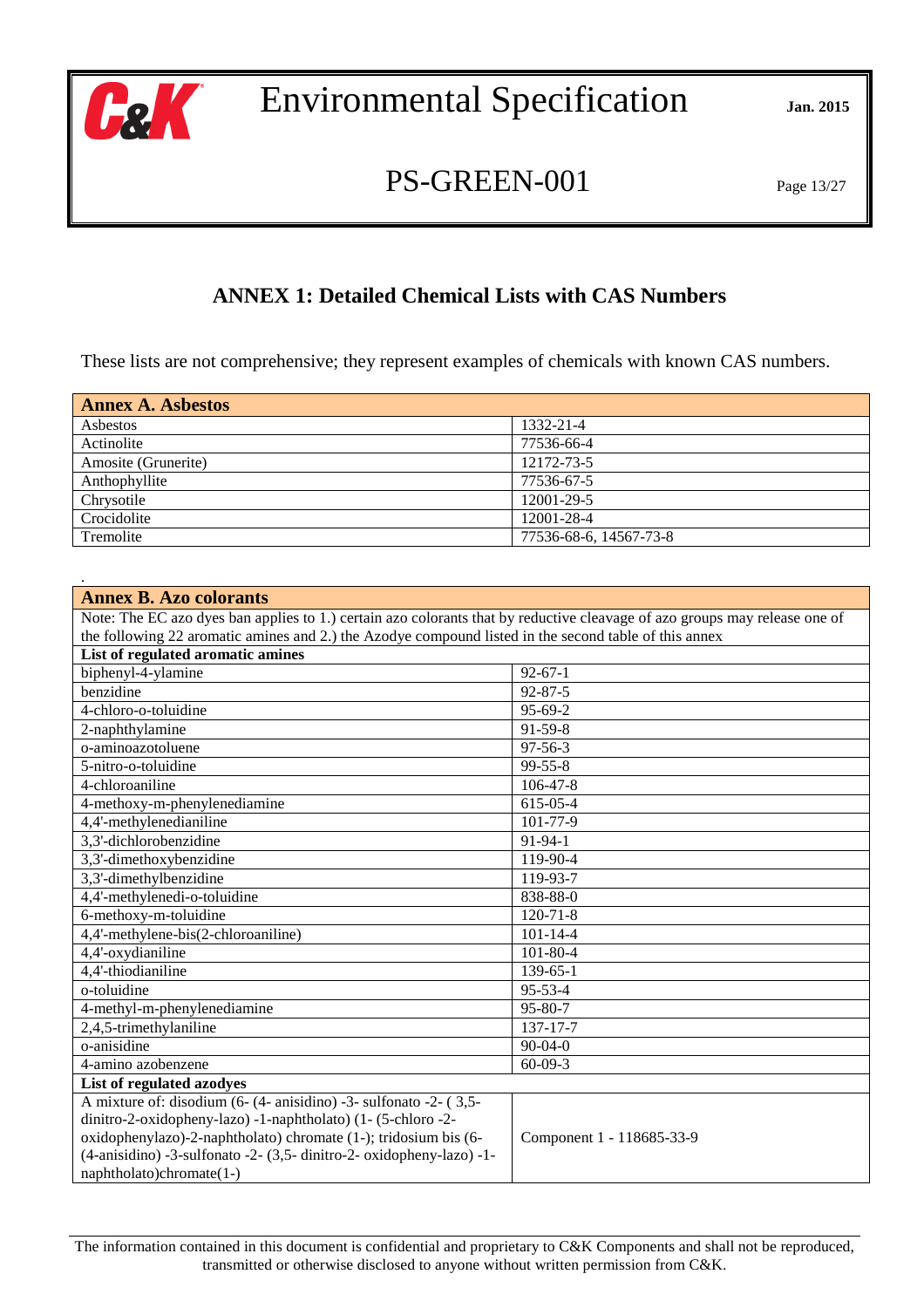

## PS-GREEN-001 Page 14/27

| <b>Annex C. Chlorinated Solvents</b>                                 |               |
|----------------------------------------------------------------------|---------------|
| Chloroform                                                           | 67-66-3       |
| 1,1,2-trichloroethane                                                | $79-00-5$     |
| 1,1,2,2-tetrachloroethane                                            | $79 - 34 - 5$ |
| $1,1,1,2$ -tetrachloroethane                                         | $630-20-6$    |
| Pentachloroethane                                                    | $76-01-7$     |
| 1,1-dichloroethylene                                                 | $75 - 35 - 4$ |
| 1,1,1 Trichloroethane (note - this substance is also included in the | $71-55-6$     |
| Annex for ozone depleting substances)                                |               |
| Carbon tetrachloride (note - this substance is also included in the  | $56 - 23 - 5$ |
| Annexfor ozone depleting substances)                                 |               |

| <b>Annex D. Halogenated aromatic substances</b> |                 |
|-------------------------------------------------|-----------------|
| <b>Polychlorinated biphenyls (PCBs)</b>         |                 |
| Polychlorinated Biphenyls                       | 1336-36-3       |
| Aroclor                                         | 12767-79-2      |
| Chlorodiphenyl (Aroclor 1260)                   | 11096-82-5      |
| Kanechlor                                       | 500 27323-18-8  |
| Aroclor                                         | 1254 11097-69-1 |
| Terphenyls                                      | 26140-60-3      |
| <b>Halogenated diarylalcanes</b>                |                 |
| <b>Halogenated benzenes</b>                     |                 |
| Chlorobenzene (Monochlorobenzene, MCB)          | 108-90-7        |
| Dichlorobenzene, 1,2- (ortho-DCB)               | $95 - 50 - 1$   |
| Dichlorobenzene, 1,4- (para-DCB)                | 106-46-7        |
| Pentachlorobenzene                              | 608-93-5        |
| Tetrachlorobenzene, 1, 2, 4, 5-                 | $95-94-3$       |
| Tetrachlorobenzene, 1, 2, 3, 5-                 | 634-90-2        |
| Tetrachlorobenzene, 1, 2, 3, 4-                 | 634-66-2        |
| Trichlorobenzene, 1, 2,4 -                      | $120 - 82 - 1$  |
| Trichlorobenzene, 1, 2, 3-                      | $87 - 61 - 6$   |
| Hexachlorobenzene                               | $118 - 74 - 1$  |

| <b>Annex E. Halogenated diphenyl methanes</b> |            |
|-----------------------------------------------|------------|
| Monomethyl tetrachloro diphenyl methane       | 76253-60-6 |
| Trade name: Ugilec 141                        |            |
| Monomethyl dichloro diphenyl methane          | 81161-70-8 |
| Trade name: Ugilec 121, Ugilec 21             |            |
| Monomethyl dibromo diphenyl methane           | 99688-47-8 |
| Trade name: DBBT                              |            |

| <b>Hexachloroethane</b><br><b>Annex F</b> |                                   |
|-------------------------------------------|-----------------------------------|
| Hexachloroethane                          | $\overline{a}$<br>$67 -$<br>. 2-1 |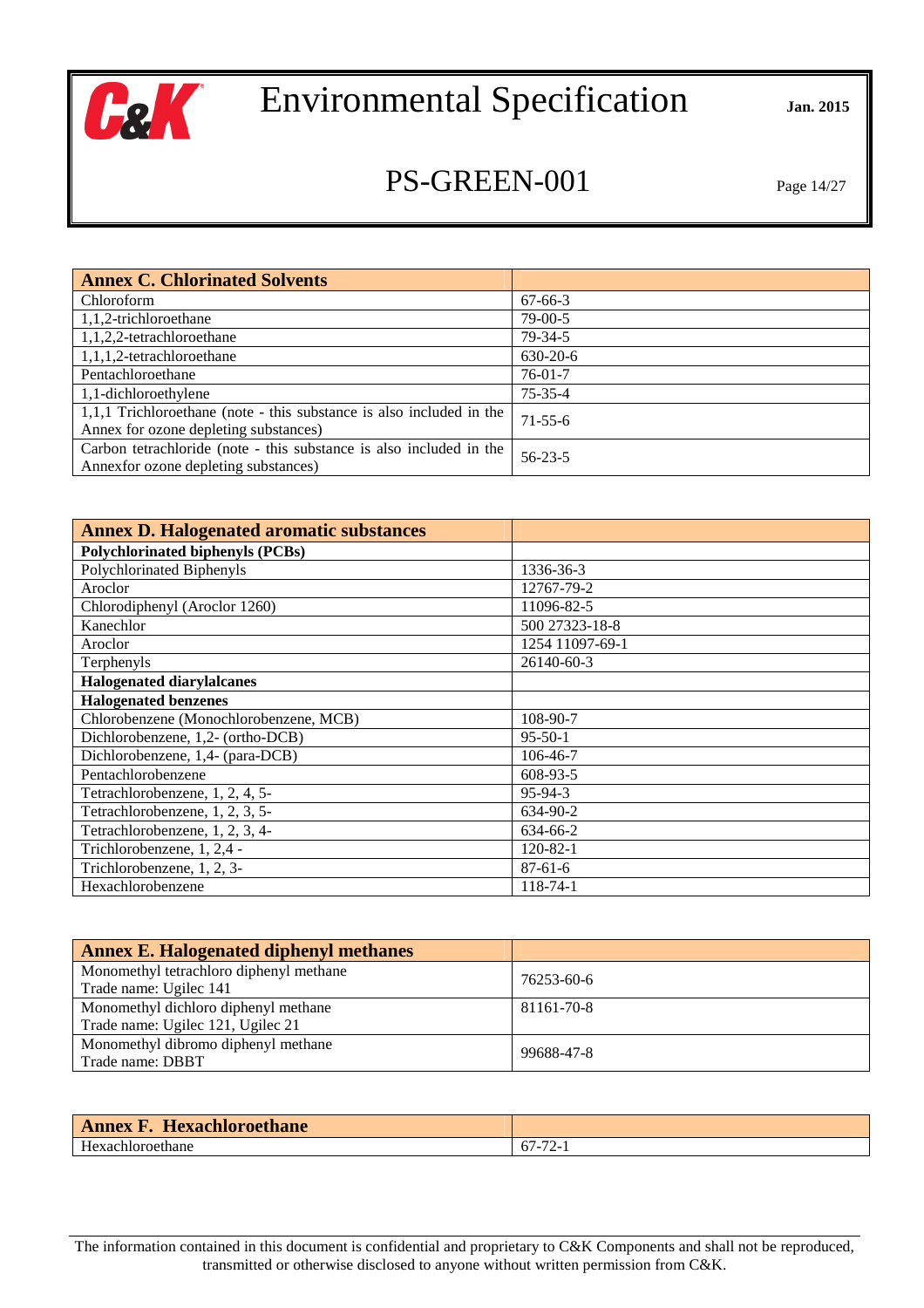

## PS-GREEN-001 Page 15/27

| <b>Annex G. Nickel and its compounds</b> |                        |
|------------------------------------------|------------------------|
| Nickel                                   | 7440-02-0              |
| Nickel carbonate                         | 3333-67-3              |
| Nickel dioxide                           | 12035-36-8             |
| Nickel hydroxide                         | 11113-74-9             |
| Nickel monoxide                          | 1313-99-1              |
| Nickel subsulphide, trinickel disulphide | 12035-72-2             |
| Nickel sulphate                          | 7786-81-4              |
| Nickel sulphide                          | 11113-75-0, 12137-12-1 |
| Nickel tetracarbonyl                     | 13463-39-3             |
| Nickel (II) hydroxyde                    | 12054-48-7             |
| Other nickel compounds                   | ٠                      |

| <b>Annex H. Ozone Depleting Substances</b>                                           |  |
|--------------------------------------------------------------------------------------|--|
| see list of substances Annex I to EU 1005/2009 (Montreal Protocol, US Clean Air Act) |  |
| <b>Greenhouse Gases</b>                                                              |  |
| see list of substances Annex I to EU 842/2006 (Kyoto Protocol, US Clean Air Act)     |  |

| <b>Annex I. Perfluorocarbons (PFCs)</b>      |                |
|----------------------------------------------|----------------|
| Carbon tetrafluoride                         | $75 - 73 - 0$  |
| Perfluoroethane                              | $76-16-4$      |
| Perfluoropropane (Octafluoropropane)         | $76-19-7$      |
| Perfluorobutane (Decafluorobutane)           | $355 - 25 - 9$ |
| Perfluoropentane (Dodecafluoropentane)       | 678-26-2       |
| Perfluorohexane (Tetradecafluorohexane)      | $355 - 42 - 0$ |
| Perfluorocyclobutane (Octafluorocyclobutane) | $115 - 25 - 3$ |
| Perfluoroheptane                             | 335-57-9       |
| Perfluorooctane                              | $307 - 34 - 6$ |

| <b>Annex J. Polychlorinated biphenyls (PCBs)</b> |            |
|--------------------------------------------------|------------|
| Polychlorinated Biphenyls                        | 1336-36-3  |
| Aroclor                                          | 12767-79-2 |
| Chlorodiphenyl (Aroclor 1260)                    | 11096-82-5 |
| Kanechlor 500                                    | 27323-18-8 |
| Aroclor 1254                                     | 11097-69-1 |
| Terphenyls                                       | 26140-60-3 |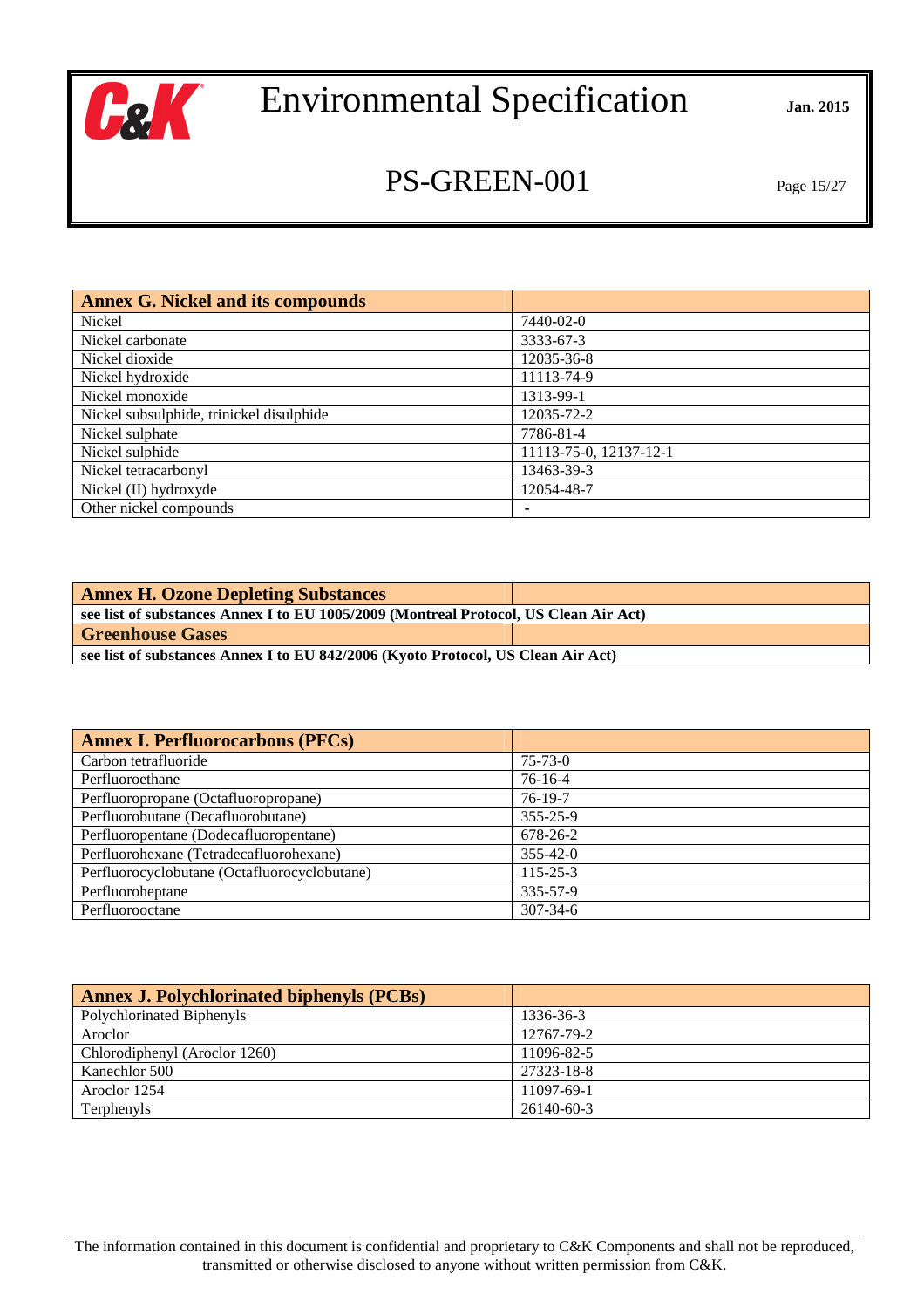

## PS-GREEN-001 Page 16/27

| <b>Annex K. Polychlorinated naphthalenes (PCNs)</b> |            |
|-----------------------------------------------------|------------|
| Polychlorinated Naphthalenes (PCNs)                 | 70776-03-3 |
| Dichloronaphthalene                                 | 28699-88-9 |
| Trichloronaphthalene                                | 1321-65-9  |
| Tetrachloronaphthalene                              | 1335-88-2  |
| Pentachloronaphthalene                              | 1321-64-8  |
| Hexachloronaphthalene                               | 1335-87-1  |
| Heptachloronaphthalene                              | 32241-08-0 |
| Octachloronaphthalene                               | 2234-13-1  |
| Other polychlorinated naphthalenes                  |            |

| <b>Annex L. Shortchain Chlorinated Paraffins (SCCPs)</b> |            |
|----------------------------------------------------------|------------|
| <b>Chlorinated paraffins</b>                             | 63449-39-8 |
| Chlorinated paraffins $(C10-13)$                         | 85535-84-8 |
| <b>Other Short Chain Chlorinated Paraffins</b>           | -          |

| Annex M. Tributyl Tin oxide (TBTO), Tributyl Tin (TBT), Triphenyl Tin (TPT) |                                                |
|-----------------------------------------------------------------------------|------------------------------------------------|
| Bis(tri-n-butyltin) oxide                                                   | 56-35-9                                        |
| Triphenyltin N,N'-dimethyldithiocarbamate                                   | 1803-12-9                                      |
| Triphenyltin fluoride                                                       | 379-52-2                                       |
| Triphenyltin acetate                                                        | 900-95-8                                       |
| Triphenyltin chloride                                                       | 639-58-7                                       |
| Triphenyltin hydroxide                                                      | $76 - 87 - 9$                                  |
| Triphenyltin fatty acid salts $(C=9-11)$                                    | 18380-71-7, 18380-72-8, 47672-31-1, 94850-90-5 |
| Triphenyltin chloroacetate                                                  | 7094-94-2                                      |
| Tributyltin methacrylate                                                    | 2155-70-6                                      |
| Bis(tributyltin) fumalate                                                   | 6454-35-9                                      |
| Tributyltin fluoride                                                        | 1983-10-4                                      |
| Bis(tributyltin) 2,3-dibromosuccinate                                       | 31732-71-5                                     |
| Tributyltin acetate                                                         | $56 - 36 - 0$                                  |
| Tributyltin laurate                                                         | 3090-36-6                                      |
| Bis(tributyltin) phthalate                                                  | 4782-29-0                                      |
| Copolymer of alkyl acrylate, methyl methacrylate and tributyltin            | 67772-01-4                                     |
| methacrylate(alkyl; C=8)                                                    |                                                |
| Tributyltin sulfamate                                                       | 6517-25-5                                      |
| Bis(tributyltin) maleate                                                    | 14275-57-1                                     |
| Tributyltin chloride                                                        | 1461-22-9, 7342-38-3                           |
| Mixture of tributyltin cyclopentanecarboxylate and its analogs              | ٠                                              |
| (Tributyltin -naphthenate)                                                  |                                                |
| Mixture of tributyltin 1,2,3,4,4a,4b,5,6,10,10a-decahydro-7-                |                                                |
| isopropyl-1,4a-dimethyl-1-phenanthlenecarboxylate and its analogs           | 26239-64-5                                     |
| (Tributyltin rosin salt)                                                    |                                                |
| Other Tributyl Tins & Triphenyl Tins                                        |                                                |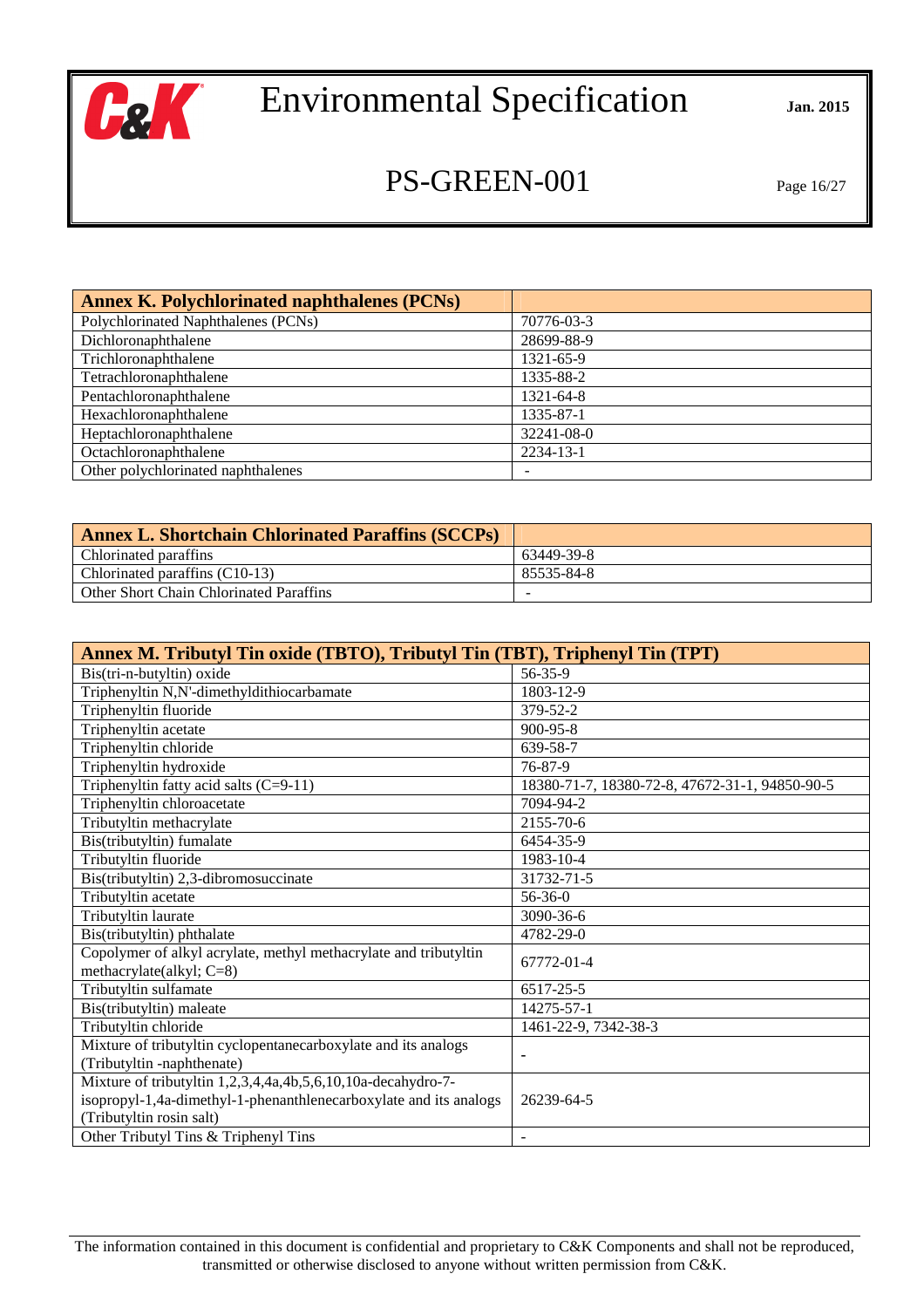

## PS-GREEN-001 Page 17/27

| <b>Annex N. Cadmium/Cadmium Compounds</b> |            |
|-------------------------------------------|------------|
| Cadmium                                   | 7440-43-9  |
| Cadmium oxide                             | 1306-19-0  |
| Cadmium sulfide                           | 1306-23-6  |
| Cadmium chloride                          | 10108-64-2 |
| Cadmium sulfate                           | 10124-36-4 |
| Cadmium chromate                          | 14312-00-6 |
| Other cadmium compounds                   |            |

| <b>Annex O. Hexavalent Chromium/Hexavalent Chromium Compounds</b> |            |
|-------------------------------------------------------------------|------------|
| Chromium VI $(Cr^{6+})$                                           | 18540-29-9 |
| Chromium (VI) oxide                                               | 1333-82-0  |
| Chromium dichloride dioxide                                       | 14977-61-8 |
| Barium chromate                                                   | 10294-40-3 |
| Calcium chromate                                                  | 13765-19-0 |
| Chromic acetate                                                   | 1066-30-4  |
| Chromium trioxide                                                 | 1333-82-0  |
| Lead (II) chromate                                                | 7758-97-6  |
| Sodium chromate                                                   | 7775-11-3  |
| Sodium dichromate                                                 | 10588-01-9 |
| Sodium dichromate dihydraté                                       | 7789-12-0  |
| Strontium chromate                                                | 7789-06-2  |
| Potassium dichromate                                              | 7778-50-9  |
| Potassium chromate                                                | 7789-00-6  |
| Zinc chromate                                                     | 13530-65-9 |
| Other hexavalent chromium compounds                               |            |

| <b>Annex P. Lead/Lead Compounds</b> |                |
|-------------------------------------|----------------|
| Lead                                | 7439-92-1      |
| Lead (II) sulfate                   | 7446-14-2      |
| Lead (II) carbonate                 | 598-63-0       |
| Lead hydrocarbonate                 | 1319-46-6      |
| Lead acetate                        | $301 - 04 - 2$ |
| Lead (II) acetate, trihydrate       | 6080-56-4      |
| Lead phosphate                      | 7446-27-7      |
| Lead selenide                       | 12069-00-0     |
| Lead (IV) oxide                     | 1309-60-0      |
| Lead (II, IV) oxide                 | 1314-41-6      |
| Lead (II) sulfide                   | 1314-87-0      |
| Lead (II) oxide                     | 1317-36-8      |
| Lead (II) carbonate basic           | 1319-46-6      |
| Lead hydroxidcarbonate              | 1344-36-1      |
| Lead (II) phosphate                 | 7446-27-7      |
| Lead (II) chromate                  | 7758-97-6      |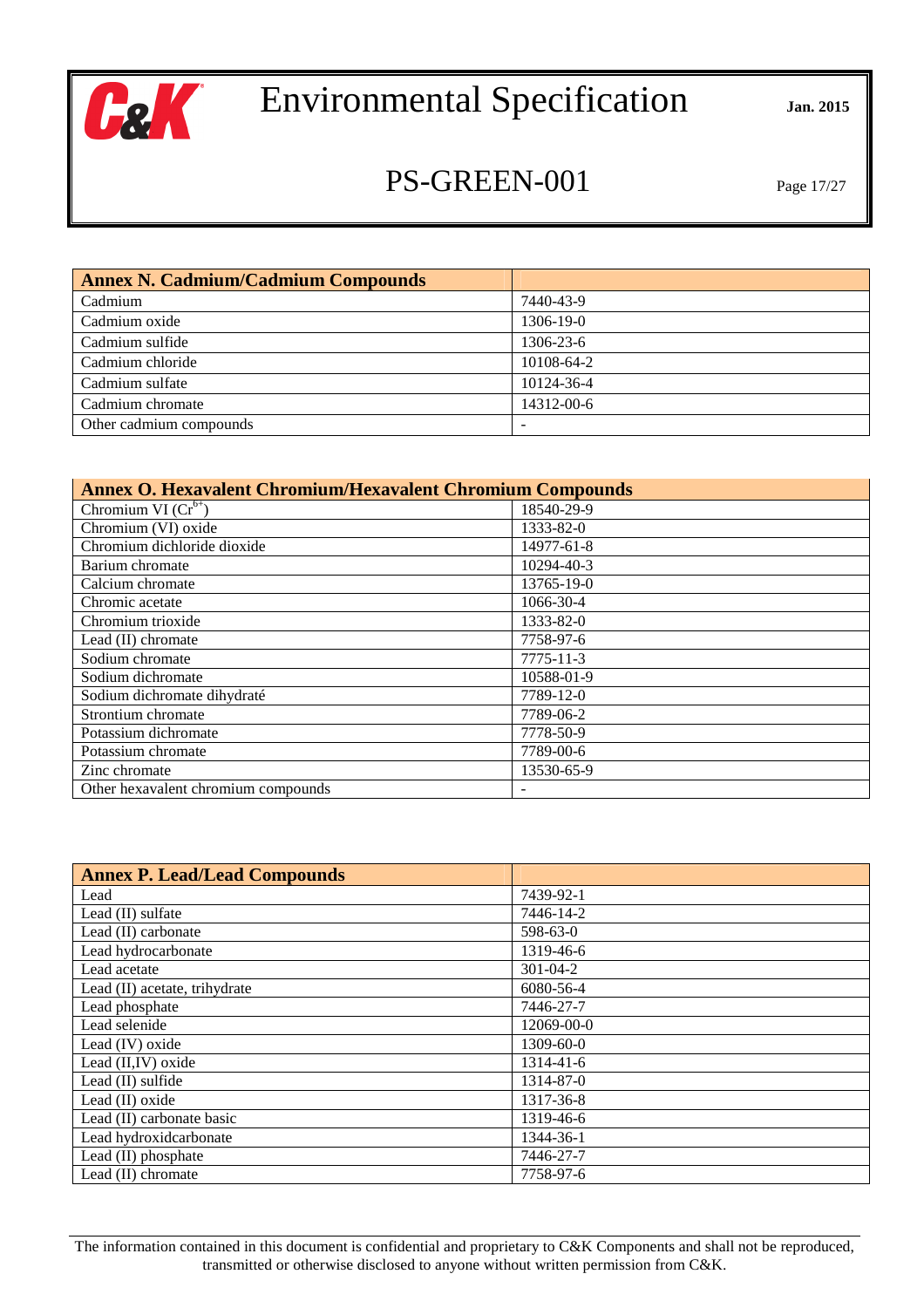

## PS-GREEN-001 Page 18/27

| Lead $(II)$ titanate                    | 12060-00-3      |
|-----------------------------------------|-----------------|
| Lead sulfate, sulphuric acid, lead salt | 15739-80-7      |
| Lead sulphate, tribasic                 | 12202-17-4      |
| Lead stearate                           | $1072 - 35 - 1$ |
| Lead chromate molybdate sulphate red    | 12656-85-8      |
| Lead sulfochromate yellow               | 1344-37-2       |
| Other lead compounds                    |                 |

| <b>Annex Q. Mercury /Mercury Compounds</b> |                  |
|--------------------------------------------|------------------|
| Mercury                                    | 7439-97-6        |
| Mercuric chloride                          | 33631-63-9       |
| Mercury (II) chloride                      | 7487-94-7        |
| Mercuric sulfate                           | 7783-35-9        |
| Mercuric nitrate                           | $10045 - 94 - 0$ |
| Mercuric (II) oxide                        | 21908-53-2       |
| Mercuric sulfide                           | 1344-48-5        |
| Other mercury compounds                    |                  |

| Annex R. Polybrominated biphenyls (PBBs) including all congeners and isomers |                                    |
|------------------------------------------------------------------------------|------------------------------------|
| Bromobiphenyl                                                                | 2052-07-05, 2113-57-7, 92-66-0     |
| Decabromobiphenyl                                                            | 13654-09-06                        |
| Dibromobiphenyl                                                              | $92 - 86 - 4$                      |
| Heptabromobiphenyl                                                           | 35194-78-6                         |
| Hexabromobiphenyl                                                            | 59080-40-9, 36355-01-8, 67774-32-7 |
| Nonabromobiphenyl                                                            | 27753-52-2                         |
| Octabromobiphenyl                                                            | 61288-13-9                         |
| Pentabromobiphenyl                                                           | 56307-79-0                         |
| Polybrominated Biphenyl                                                      | 59536-65-1                         |
| Tetrabromobiphenyl                                                           | 40088-45-7                         |
| Tribromobiphenyl                                                             | 59080-34-1                         |

| Annex S. Polybrominated diphenyl ethers (PBDEs) including all congeners and isomers |                  |  |
|-------------------------------------------------------------------------------------|------------------|--|
| Bromodiphenyl Ether                                                                 | $101 - 55 - 3$   |  |
| Decabromodiphenyl Ether                                                             | 1163-19-5        |  |
| Dibromodiphenyl Ether                                                               | 2050-47-7        |  |
| Heptabromodiphenyl Ether                                                            | 68928-80-3       |  |
| Hexabromodiphenyl Ether                                                             | 36483-60-0       |  |
| Nonabromodiphenyl Ether                                                             | 63936-56-1       |  |
| Octabromodiphenyl Ether                                                             | 32536-52-0       |  |
| Pentabromodiphenyl Ether                                                            | 32534-81-9       |  |
| Tetrabromodiphenyl Ether                                                            | 40088-47-9       |  |
| Tribromodiphenyl Ether                                                              | $49690 - 94 - 0$ |  |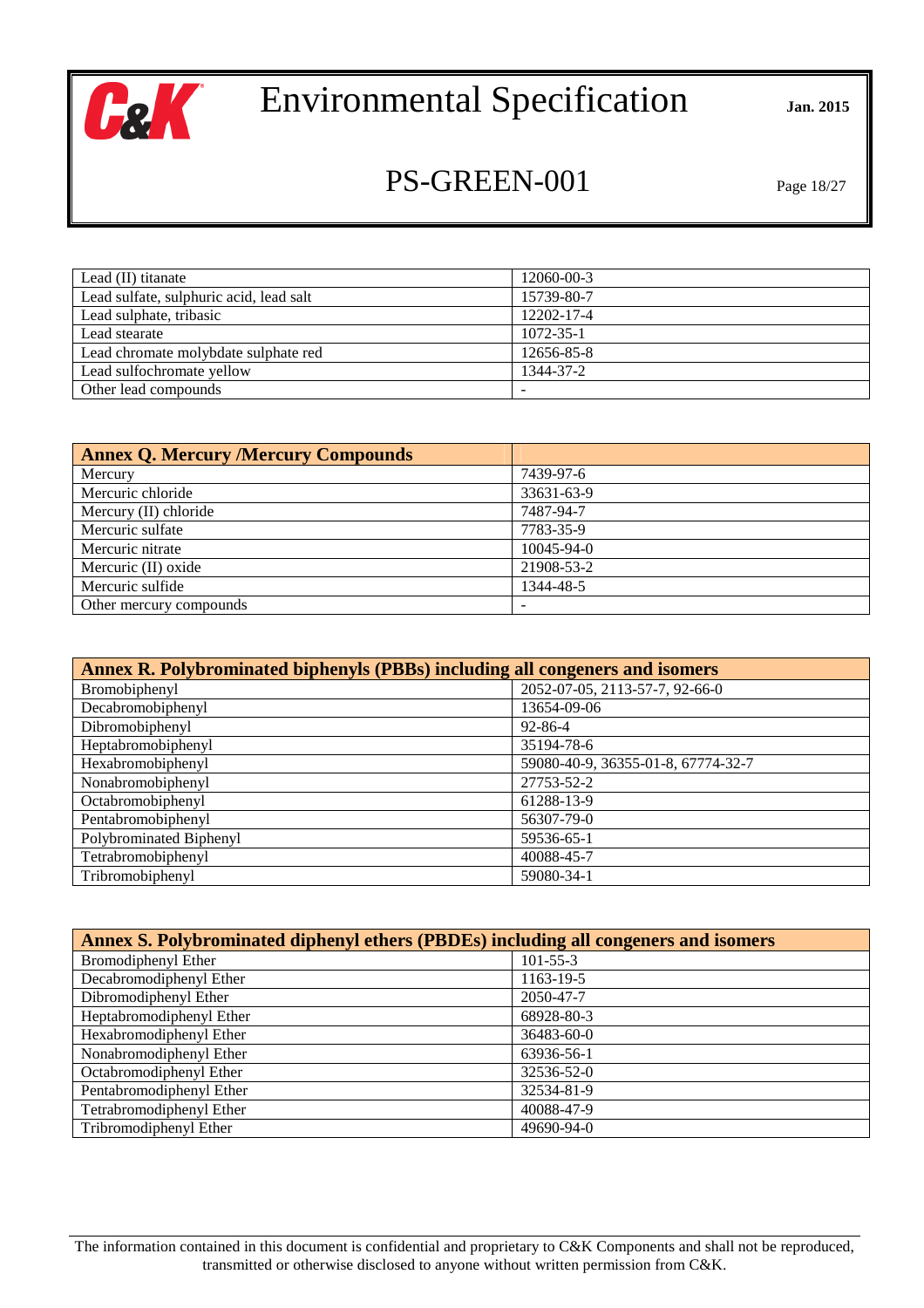

## PS-GREEN-001 Page 19/27

| <b>Annex T. Antimony/Antimony Compounds</b> |            |
|---------------------------------------------|------------|
| Antimony (metallic)                         | 7440-36-0  |
| Antimony trioxide                           | 1309-64-4  |
| Antimony pentoxide                          | 1314-60-9  |
| Antimony trichloride                        | 10025-91-9 |
| Sodium antimonate                           | 15432-85-6 |
| Other antimony compounds                    |            |

| <b>Annex U. Arsenic/Arsenic Compounds</b> |            |
|-------------------------------------------|------------|
| Arsenic                                   | 7440-38-2  |
| Gallium arsenide                          | 1303-00-0  |
| Calcium arsenate                          | 7778-44-1  |
| Calcium arsenite                          | 27152-57-4 |
| Arsenic pentoxide                         | 1303-28-2  |
| Diarsenic trioxide                        | 1327-53-3  |
| Potassium arsenite                        | 10124-50-2 |
| Potassium arsenate                        | 7784-41-0  |
| Lead arsenate                             | 3687-31-8  |
| Sodium arsenate                           | 10048-95-0 |
| Copper arsenate                           | 10103-61-4 |
| Arsenic acid, magnesium salt              | 10103-50-1 |
| Ammonium arsenate                         | 7784-44-3  |
| Lead arsenate                             | 7784-40-9  |
| Arsenic trichloride                       | 7784-34-1  |
| Arsine                                    | 7784-42-1  |
| Copper arsenite                           | 10290-12-7 |
| Arsenic acid                              | 7778-39-4  |
| Other arsenic compounds                   |            |

| <b>Annex V. Beryllium/Beryllium Compounds</b>              |            |
|------------------------------------------------------------|------------|
| Beryllium                                                  | 7440-41-7  |
| Beryllium-aluminum alloy                                   | 12770-50-2 |
| Beryllium chloride                                         | 7787-47-5  |
| Beryllium fluoride                                         | 7787-49-7  |
| Beryllium hydroxide                                        | 13327-32-7 |
| Beryllium oxide                                            | 1304-56-9  |
| Beryllium phosphate                                        | 13598-15-7 |
| Beryllium sulfate                                          | 13510-49-1 |
| Beryllium sulfate tetrahydrate                             | 7787-56-6  |
| Beryl ore                                                  | 1302-52-9  |
| Beryllium carbonate                                        | 66104-24-3 |
| Beryllium copper and other metal alloys containing greater |            |
| amounts of beryllium                                       |            |
| Beryllium nitrate                                          | 13597-99-4 |
| Other beryllium compounds                                  |            |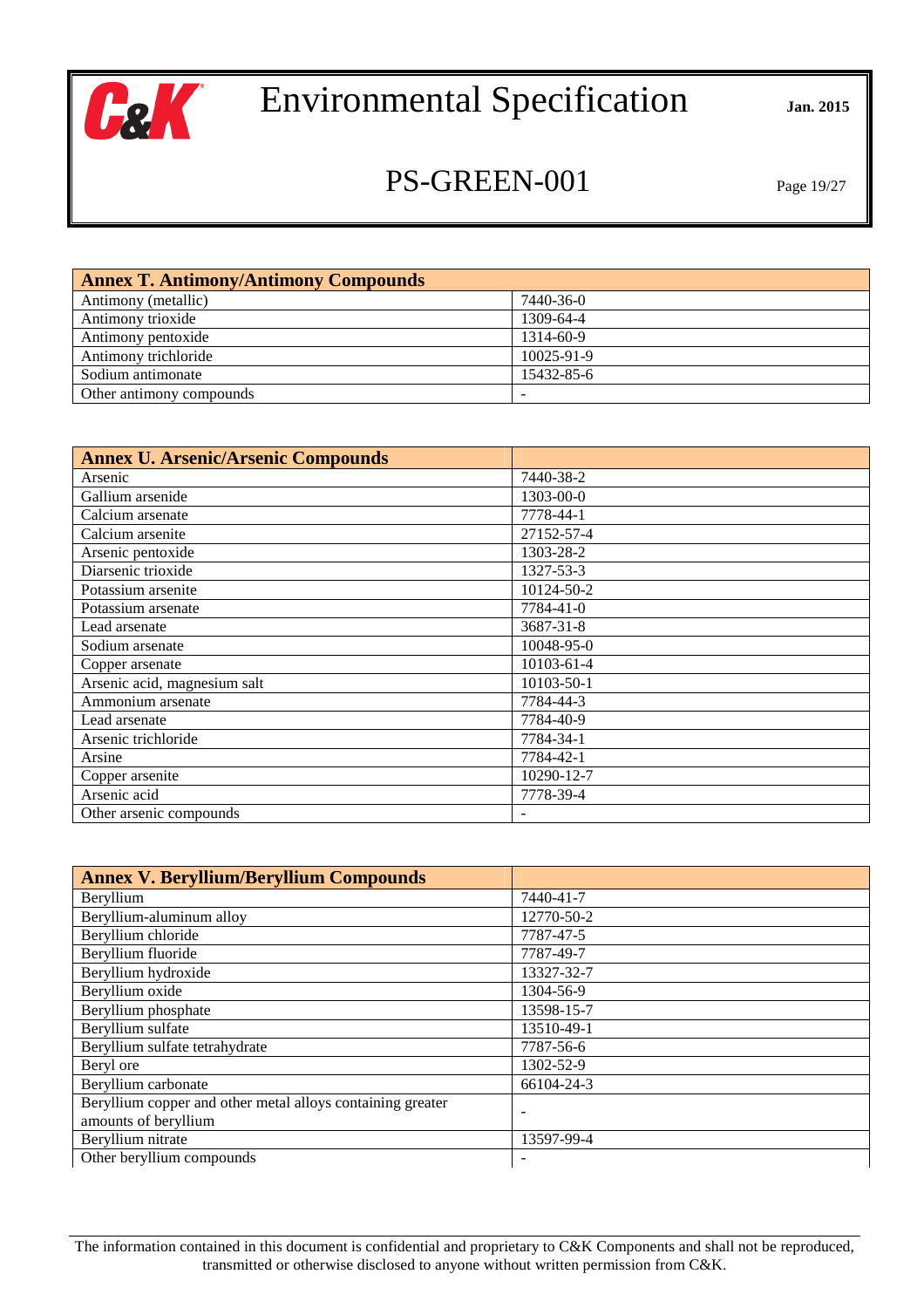

## PS-GREEN-001 Page 20/27

| <b>Annex W. Bismuth/Bismuth Compounds and Alloys</b> |            |
|------------------------------------------------------|------------|
| Bismuth                                              | 7440-69-9  |
| Bismuth trioxide                                     | 1304-76-3  |
| Bismuth nitrate                                      | 10361-44-1 |
| Other bismuth compounds                              |            |

| <b>Annex X. Brominated Flame Retardants (other than PBB or PBDE)</b> |                          |
|----------------------------------------------------------------------|--------------------------|
| Poly(2,6-dibromo-phenylene oxide)                                    | 69882-11-7               |
| Tetra-decabromo-diphenoxy-benzene                                    | 58965-66-5               |
| 1,2-Bis(2,4,6-tribromo-phenoxy) ethane                               | 37853-59-1               |
| 3,5,3',5'-Tetrabromo-bisphenol A (TBBPA)                             | 79-94-7                  |
| TBBA, unspecified                                                    | 30496-13-0               |
| TBBA-epichlorhydrin oligomer                                         | 40039-93-8               |
| TBBA-TBBA-diglycidyl-ether oligomer                                  | 70682-74-5               |
| TBBA carbonate oligomer                                              | 28906-13-0               |
| TBBA carbonate oligomer, phenoxy end capped                          | 94334-64-2               |
| TBBA carbonate oligomer, 2,4,6-tribromo-phenol terminated            | 71342-77-3               |
| Brominated epoxy resin end-capped with tribromophenol                | 139638-58-7, 135229-48-0 |
| TBBA-(2,3-dibromo-propyl-ether)                                      | 21850-44-2               |
| TBBA bis-(2-hydroxy-ethyl-ether)                                     | 4162-45-2                |
| TBBA-bis-(allyl-ether)                                               | 25327-89-3               |
| TBBA-dimethyl-ether                                                  | 37853-61-5               |
| Tetrabromo-bisphenol S                                               | 39635-79-5               |
| TBBS-bis-(2,3-dibromo-propyl-ether)                                  | 42757-55-1               |
| 2,4-Dibromo-phenol                                                   | 615-58-7                 |
| 2,4,6-tribromo-phenol                                                | 118-79-6                 |
| Pentabromo-phenol                                                    | 608-71-9                 |
| 2,4,6-Tribromo-phenyl-alltl-ether                                    | 3278-89-5                |
| Tribromo-phenyl-allyl-ether, unspecified                             | 26762-91-4               |
| Bis(methyl)tetrabromo-phtalate                                       | 55481-60-2               |
| Bis(2-ethlhexyl)tetrabromo-phtalate                                  | 26040-51-7               |
| 2-Hydroxy-propyl-2-(2-hydroxy-ethoxy)-ethyl-TBP                      | 20566-35-2               |
| TBPA, glycol-and propylene-oxide esters                              | 75790-69-1               |
| N,N'-Ethylene -bis-(tetrabromo-phthalimide)                          | 32588-76-4               |
| Ethylene-bis(5,6-dibromo-norbornane-2,3-dicarboximide)               | 52907-07-0               |
| 2,3-Dibromo-2-butene-1,4-diol                                        | 3234-02-4                |
| Dibromo-neopentyl-glycol                                             | 3296-90-0                |
| Dibromo-propanol                                                     | 96-13-9                  |
| Tribromo-neopentyl-alcohol                                           | 36483-57-5               |
| Poly tribromo-styrene                                                | 57137-10-7               |
| Tribromo-styrene                                                     | 61368-34-1               |
| Dibromo-styrene grafted PP                                           | 171091-06-8              |
| Poly-dibromo-styrene                                                 | 31780-26-4               |
| Bromo-/Chloro-paraffins                                              | 68955-41-9               |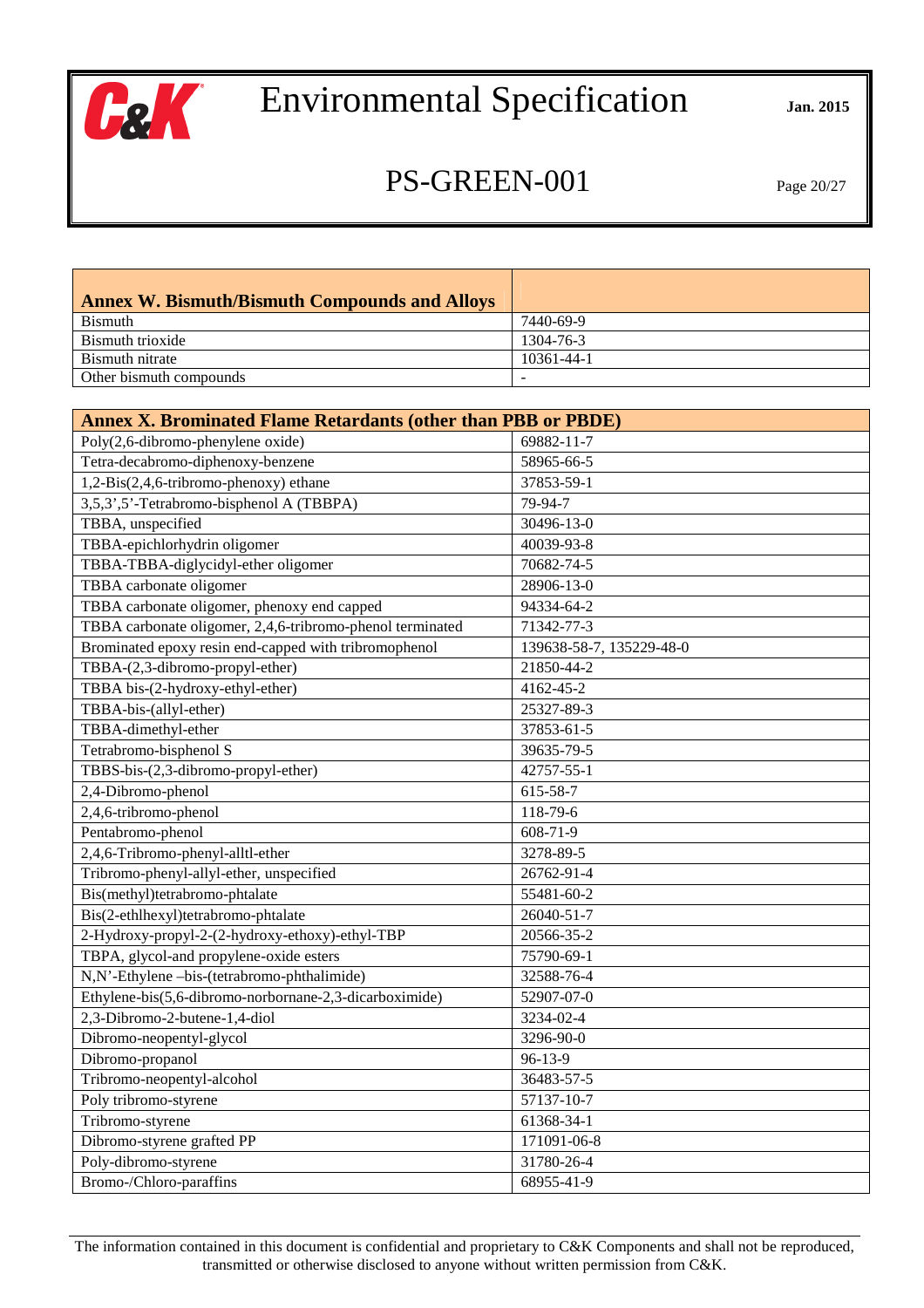

## PS-GREEN-001 Page 21/27

| Bromo-/Chloro-alpha-olefin                      | 82600-56-4               |
|-------------------------------------------------|--------------------------|
| Vinylbromide                                    | 593-60-2                 |
| Tris-(2,3-dibromo-propyl)-isocyanurate          | 52434-90-9               |
| Tris(2,4-Dibromo-phenyl) phosphate              | 49690-63-3               |
| Tris(tribromo-neopentyl) phosphate              | 19186-97-1               |
| Chlorinated and brominated phosphate esther     | 125997-20-8              |
| Pentabromo-toluene                              | 87-83-2                  |
| Pentabromo-benzyl bromide                       | 38521-51-6               |
| 1,3-Butadiene homopolymer, brominated           | 68441-46-3               |
| Pentabromo-benzyl-acrylate, monomer             | 59447-55-1               |
| Pentabromo-benzyl-acrylate, polymer             | 59447-57-3               |
| Decabromo-diphenyl-ethane                       | 84852-53-9               |
| Tribromo-bisphenyl-maleinimide                  | 59789-51-4               |
| Brominated trimethylphenyl-lindane              | $\overline{\phantom{a}}$ |
| <b>Other Brominated Flame Retardants</b>        | $\overline{\phantom{a}}$ |
| Hexabromo-cyclo-dodecane (HBCD), unspecified    | 3194-55-6, 25637-99-4    |
| Tetrabromo-chyclo-octane                        | 31454-48-5               |
| 1,2-Dibromo-4-(1,2 dibromo-methyl)-cyclo-hexane | 3322-93-8                |
| TBPA Na salt                                    | 25357-79-3               |
| Tetrabromo phthalic anhydride                   | 632-79-1                 |

| <b>Annex Y. Dibutyltin compounds (DBT) – Dioctyltin Compounds (DOT)</b> |                 |  |
|-------------------------------------------------------------------------|-----------------|--|
| Dibutyltin oxide                                                        | 818-08-6        |  |
| Dibutyltin chloride                                                     | 683-18-1        |  |
| Dibutyltin diacetate                                                    | $1067 - 33 - 0$ |  |
| Dibutyltin dilaurate                                                    | 77-58-7         |  |
| Dibutyltin hydrogen borate                                              | 75113-37-0      |  |
| Dibutyltin maleate                                                      | 78-04-6         |  |
| Other dibutyltin compounds                                              |                 |  |
| Dioctyl Tin Oxide                                                       | 870-08-6        |  |
| Dioctyltin dilaurate                                                    | 3648-18-8       |  |
| Other Dioctyltin compounds                                              |                 |  |

| <b>Annex Z. Phthalates</b>          |                         |
|-------------------------------------|-------------------------|
| Di(2-ethylhexyl) phthalate (DEHP)   | 117-81-7                |
| Dibutyl phthalate (DBP)             | 84-74-2                 |
| Bis(2-methoxyethyl) phthalate (BBP) | 117-82-8                |
| Butyl benzyl phthalate (BBP)        | 85-68-7                 |
| Diisobutyl phthalate (DIBP)         | 84-69-5                 |
| Diisodecyl phthalate (DIDP)         | 26761-40-0 & 68515-49-1 |
| Diisononyl phthalate (DINP)         | 28553-12-0 & 68515-48-0 |
| Di-n-pentyl phthalate               | $131 - 18 - 0$          |
| Di-isopentyl phthalate              | $605 - 50 - 5$          |
| Di-n-octyl phthalate (DNOP)         | $117 - 84 - 0$          |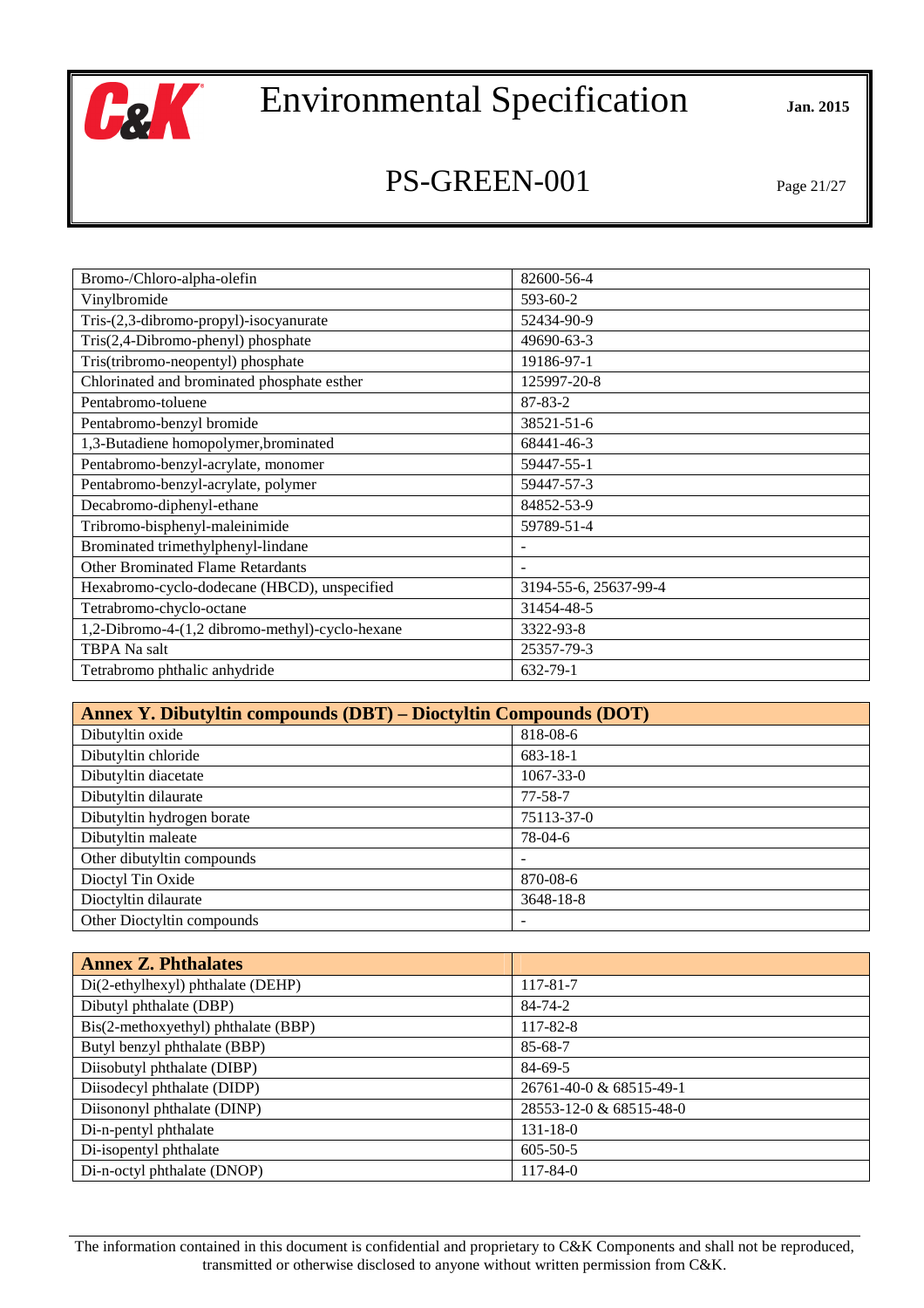

## PS-GREEN-001 Page 22/27

| $N-$<br>tviphthalate<br>-nentyl-isone<br>$-$ | $\sim$<br>$\Omega$<br><u>′-06-u</u> |
|----------------------------------------------|-------------------------------------|
| NHP)                                         | $- -$                               |
| D                                            | $\mathbf{Q}$ /                      |
| ъN.                                          |                                     |
| thalate.                                     | $\Delta\Delta$                      |
| nh.                                          | $\mathbf{r}$                        |
| $D1$ -n-hey                                  | ູບ−                                 |
| ТΩ.                                          | $\overline{\phantom{a}}$            |

| <b>Annex AA. Polyvinyl Chloride</b> |           |
|-------------------------------------|-----------|
| Polyvinyl chloride (PVC)            | 9002-86-2 |

| Annex BB. Radioactive Substances |            |
|----------------------------------|------------|
| Uranium                          | 7440-61-6  |
| Plutonium                        | 7440-07-5  |
| Radon                            | 10043-92-2 |
| Americium                        | 7440-35-9  |
| Thorium                          | 7440-29-1  |
| Cesium                           | 7440-46-2  |
| Strontium                        | 7440-24-6  |
| Other radioactive substances     |            |

| <b>Annex CC. Polycyclic Aromatic Hydrocarbons (PAHs)</b> |                |  |
|----------------------------------------------------------|----------------|--|
| Tetracene                                                | $56 - 55 - 3$  |  |
| $Benzo[a]$ anthracene                                    |                |  |
| Chrysene                                                 | 218-01-9       |  |
| $\text{Benzo}[b]$ fluoranthene                           | 205-99-2       |  |
| $Benzo[j]$ fluoranthene                                  | $205 - 82 - 3$ |  |
| Benzo[k]fluoranthene                                     | 207-08-9       |  |
| $\text{Benzo}[a]$ pyrene                                 | $50-32-8$      |  |
| Benzo[ <i>ghi</i> ]perylene                              | $191 - 24 - 2$ |  |
| Coronene                                                 | $191-07-1$     |  |
| Superbenzene                                             |                |  |
| Dibenz(a,h)anthracene(C20H14),                           | $53 - 70 - 3$  |  |
| $Indeno(1,2,3-cd)pyrene$                                 | 193-39-5       |  |
| Ovalene                                                  | $190 - 26 - 1$ |  |

| <b>Annex DD. Selenium and its compounds</b> |            |  |
|---------------------------------------------|------------|--|
| Selenium                                    | 7782-49-2  |  |
| Selenium dioxide; selenium oxide;           | 7446-08-4  |  |
| selenious anhydride                         |            |  |
| Selenious acid                              | 7783-00-8  |  |
| Seleninyl chloride; selenium                | 7791-23-3  |  |
| oxychloride; selenium oxichloric            |            |  |
| disodium selenite                           | 10102-18-8 |  |
| disodium selenate                           | 13410-01-0 |  |
| selenium sulfide; sulfur selenide           | 7446-34-6  |  |
| Other selenium compounds                    |            |  |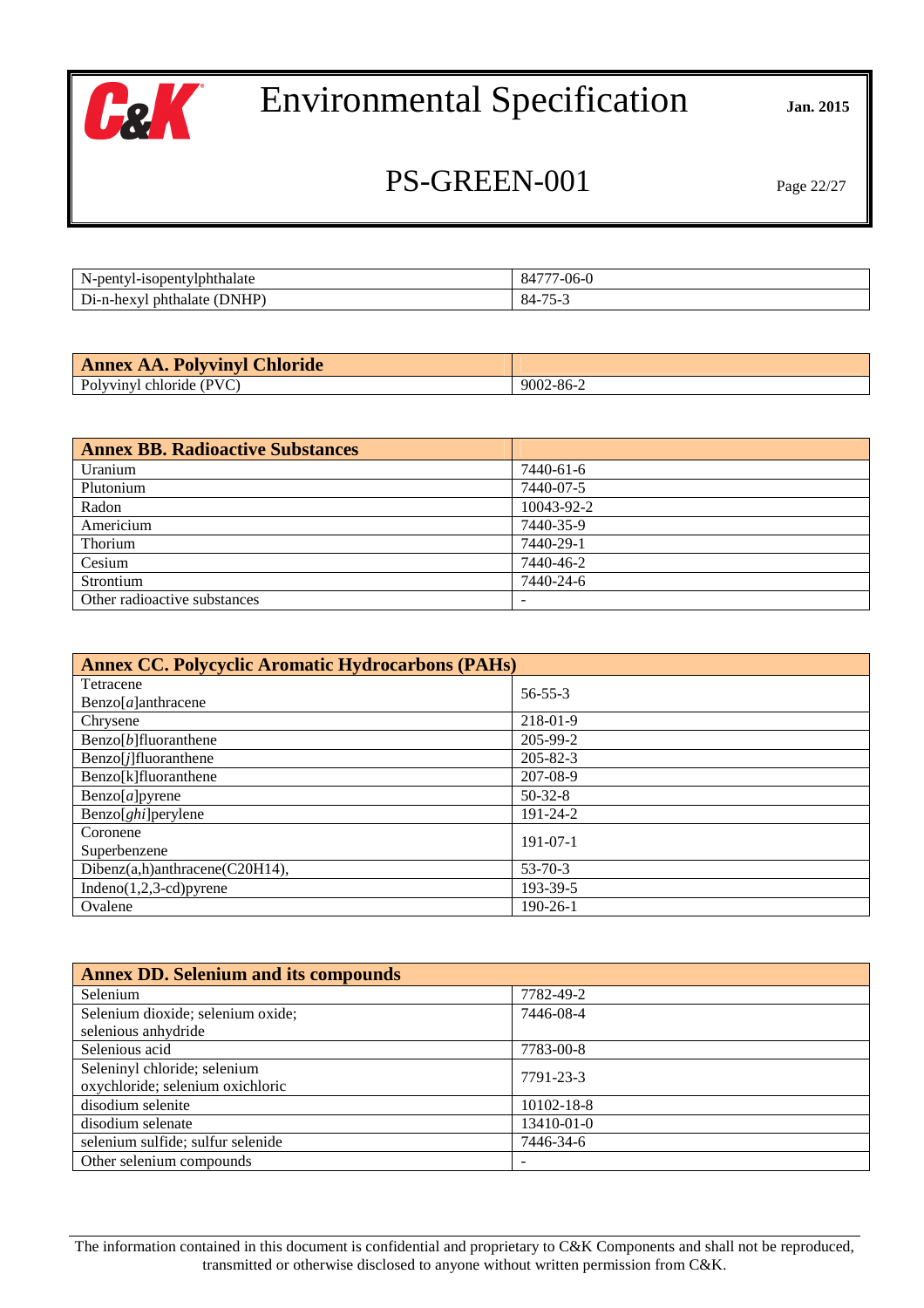

## PS-GREEN-001 Page 23/27

## **ANNEX 2: Certificate of Compliance formats**

|  | page A2-1 |
|--|-----------|
|  | page A2-2 |
|  | page A2-3 |
|  | page A2-4 |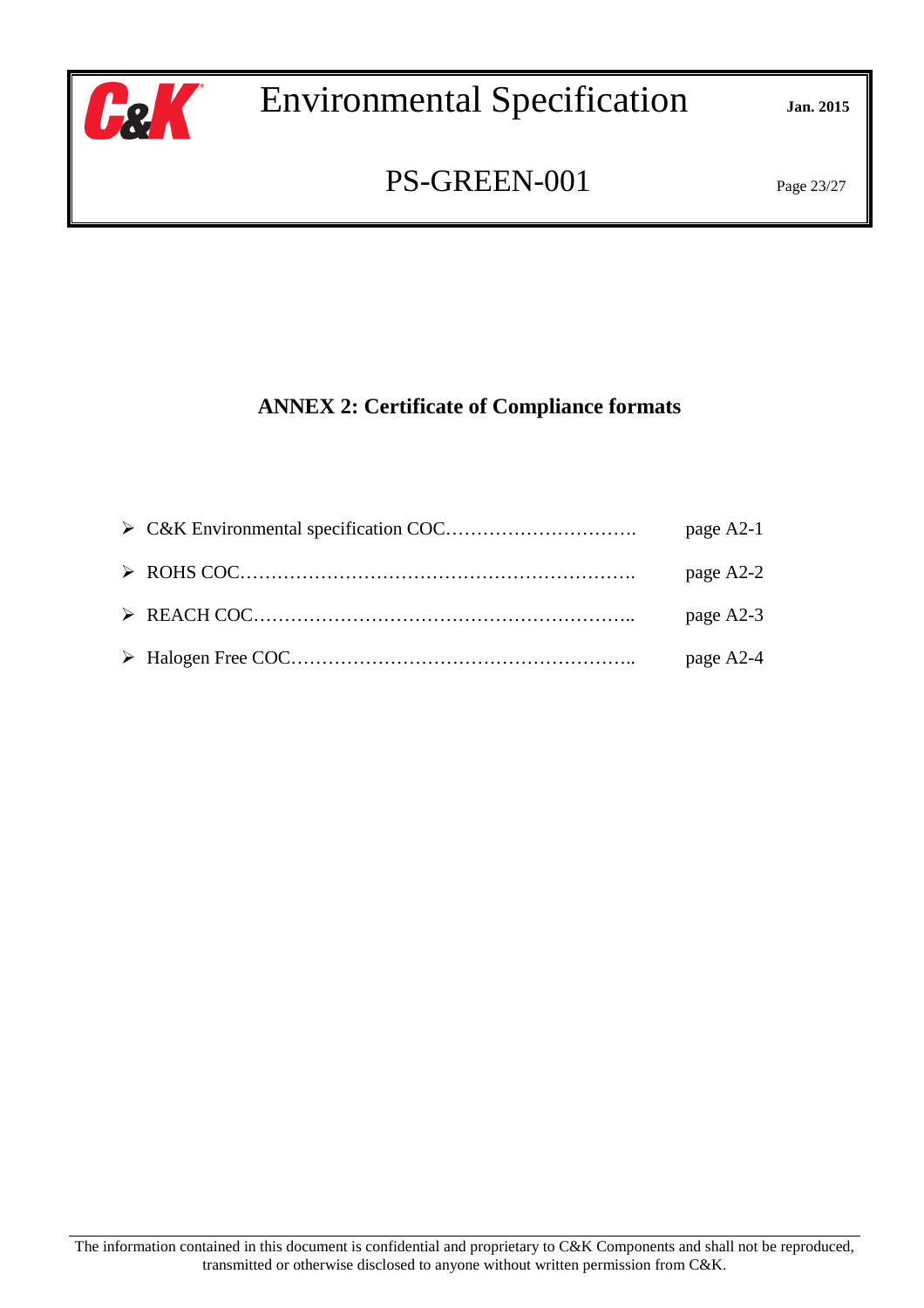**Company Stamp** 

## **CERTIFICATE OF COMPLIANCE**

Date:

## **C&K Environmental Specification Compliance:**

We certify that all references supplied to C&K components SAS comply with requirements of the C&K Environmental Specification (PS-GREEN-001).

#### Parts/Products covered by this declaration:

| Product designation | <b>C&amp;K PN</b> |
|---------------------|-------------------|
|                     |                   |
|                     |                   |
|                     |                   |
|                     |                   |
|                     |                   |
|                     |                   |
|                     |                   |
|                     |                   |
|                     |                   |
|                     |                   |
|                     |                   |

Approved by:

Name: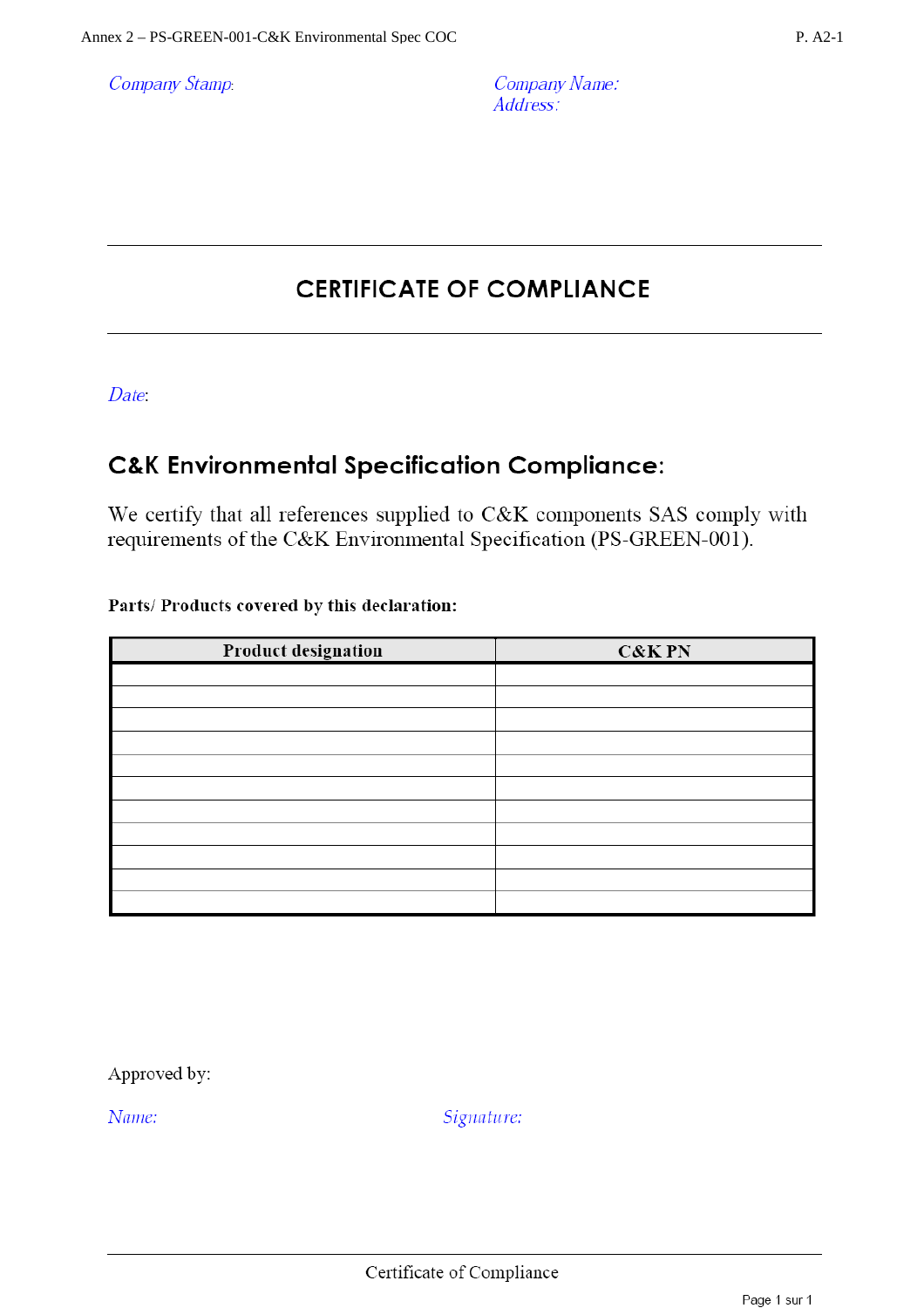Company Stamp:

## **ROHS PRODUCTS CERTIFICATE OF COMPLIANCE**

Date:

## **RoHS Compliance:**

We certify that all references supplied to C&K Components SAS comply with the EU directive 2011/65/EC, dated June  $8^{th}$  2011, said RoHS2 directive.

| Restrictions on Hazardeous Substances (RoHS Directive 2011/65/EU)                               |                                                                                          |  |
|-------------------------------------------------------------------------------------------------|------------------------------------------------------------------------------------------|--|
| Chemical / Substance Category                                                                   | <b>Details of Restriction</b>                                                            |  |
| Cadmium (Cd)                                                                                    | Prohibited in concentration above 100ppm or 0.01%<br>by weight in homogeneous materials. |  |
| Hexavalent Chromium $(Cr^6)$                                                                    |                                                                                          |  |
| Lead (Pb)                                                                                       |                                                                                          |  |
| Mercury $(Hg)$                                                                                  | Prohibited in concentration above 1000ppm or 0.1%                                        |  |
| Polybrominated Biphenyls (PBBs)                                                                 | by weight in homogeneous materials.                                                      |  |
| Polybrominated Diphenyl ethers (PBDEs); also<br>known as Polybrominated Biphenyl ethers (PBBEs) |                                                                                          |  |

#### Parts/ Products covered by this declaration:

| Product designation | <b>C&amp;K PN</b> | <b>RoHS</b> exemption<br>$(Yes/No)^{1}$ |
|---------------------|-------------------|-----------------------------------------|
|                     |                   |                                         |
|                     |                   |                                         |
|                     |                   |                                         |
|                     |                   |                                         |

 $(1)$  If exemptions are applicable then specify exemption numbers

Approved by:

Name: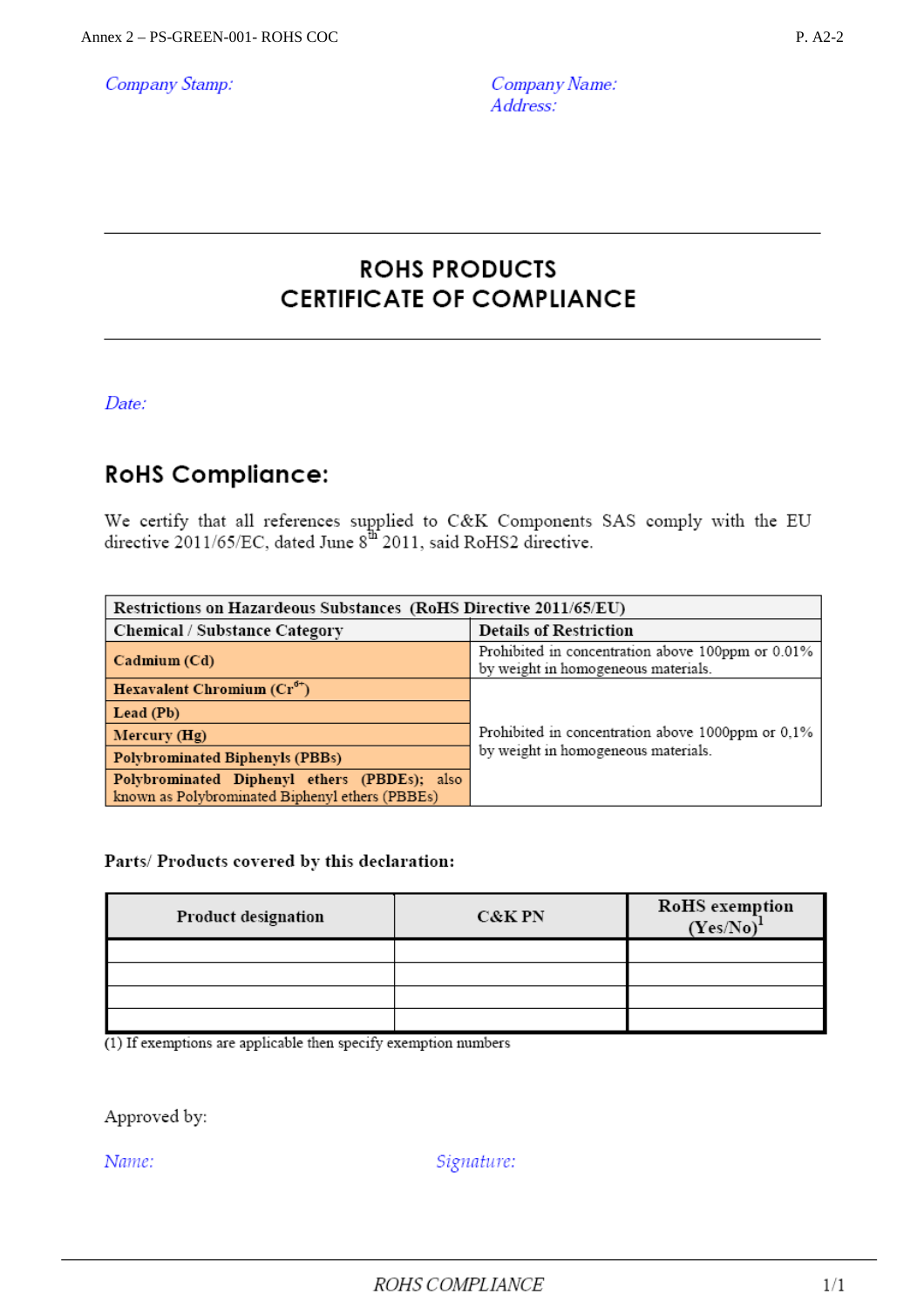**Company Stamp** 

Company Name: Address:

## Declaration on REACH regulation (EC) N° 1907/2006

Date:

## **REACH Compliance:**

We certify that all references supplied to C&K components SAS comply with the REACH directive (Registration, Evaluation, Authorization and Restriction of Chemicals):

- Supplied parts do not contain more than 0.1wt% of "Substances of Very High  $\circ$ Concern" listed on the current SVHC candidate list dated on *Date*. (The current candidate list of REACH SVHC is published by the European Chemicals Agency and located at: Http://echa.europa.eu/chem\_data/candidate\_list\_table\_en.asp)
- o Supplied parts do not contain substances that belong to the annex XIV of REACH.
- Substances contained in supplied parts comply with the conditions of restriction  $\circ$ defined in the Annex XVII of REACH.

#### Parts/Products covered by this declaration:

| Product designation | <b>C&amp;K PN</b> |
|---------------------|-------------------|
|                     |                   |
|                     |                   |
|                     |                   |
|                     |                   |
|                     |                   |

Approved by:

Name: